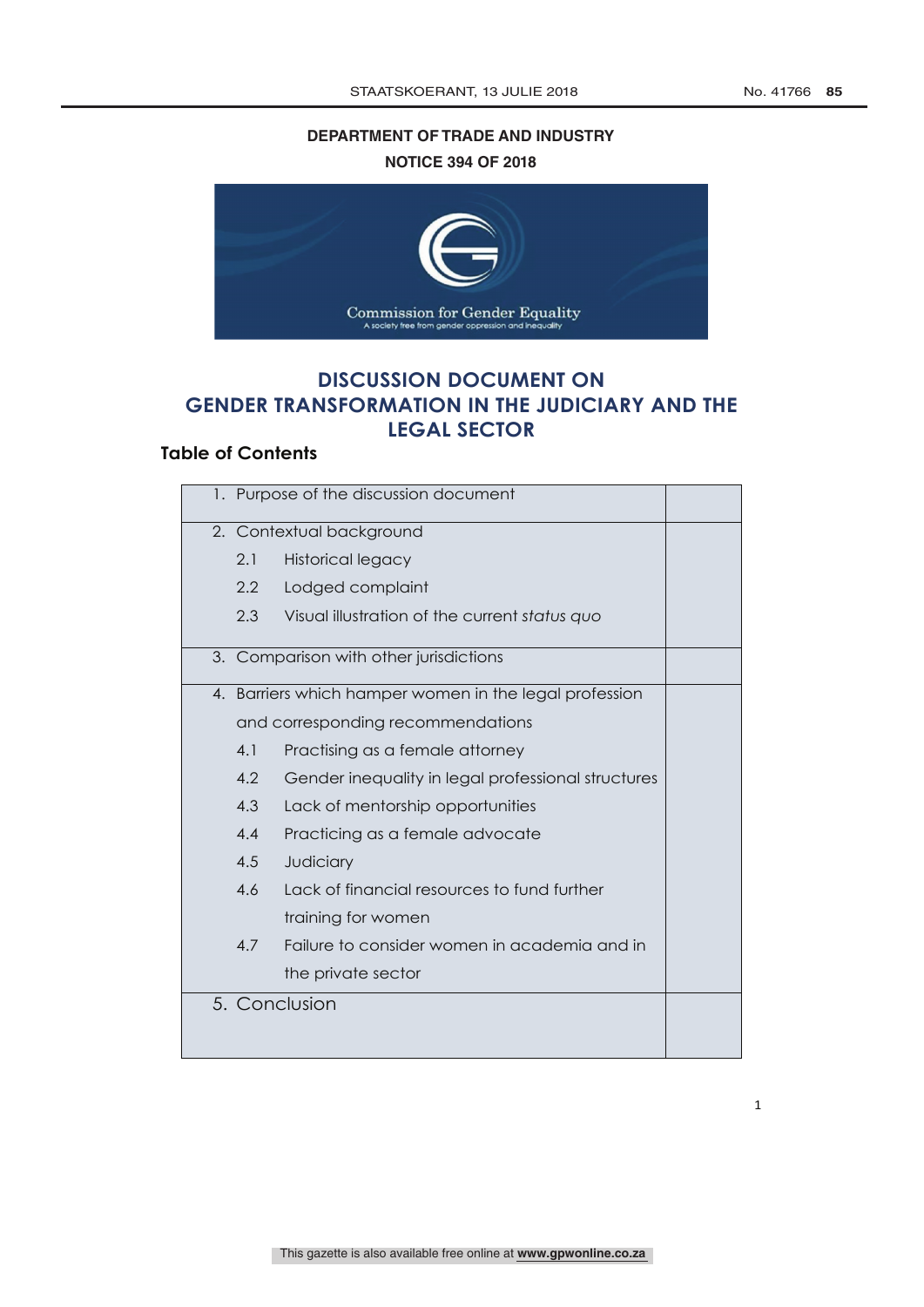#### **Acknowledgement**

The discussion document was borne out of the complaint lodged with the Commission for Gender Equality (CGE) by Democratic Governance and Rights Unit (DGRU) and Sonke Gender Justice (Sonke) regarding the slow pace of gender transformation in the judiciary. The common overall objective of gender equality and the resultant working relationship culminated into the complainants, whom are experts in the sector, providing significant input into the format and content of the discussion document.

#### **Acronyms and Abbreviations list**

| <b>CLS</b>    | Cape Law Society                                                               |  |
|---------------|--------------------------------------------------------------------------------|--|
| CC            | <b>Constitutional Court</b>                                                    |  |
| <b>CGE</b>    | <b>Commission for Gender Equality</b>                                          |  |
| CGE Act       | Commission for Gender Equality Act 39 of 1996, as amended                      |  |
| <b>CEDAW</b>  | Convention on the Elimination of All Forms of Discrimination Against<br>Women  |  |
| Constitution  | Constitution of the Republic of South Africa, 1996                             |  |
| <b>DGRU</b>   | Democratic Governance and Rights Unit                                          |  |
| <b>DOJ</b>    | Department of Justice and Constitutional Development                           |  |
| <b>FSLC</b>   | The Law Society of the Free State                                              |  |
| GCB           | General Council of the Bar                                                     |  |
| <b>JSC</b>    | <b>Judicial Service Commission</b>                                             |  |
| <b>LSNP</b>   | Law Society of the Northern Provinces                                          |  |
| <b>LSSA</b>   | Law Society of South Africa                                                    |  |
| <b>KZNLS</b>  | Kwa-Zulu Natal Law Society                                                     |  |
| <b>PEPUDA</b> | Promotion of Equality and Prevention of Unfair Discrimination Act<br>4 of 2000 |  |
| <b>PWD</b>    | People with disabilities                                                       |  |
| <b>RSA</b>    | Republic of South Africa                                                       |  |
| <b>SCA</b>    | Supreme Court of Appeal                                                        |  |
| Sonke         | Sonke Gender Justice                                                           |  |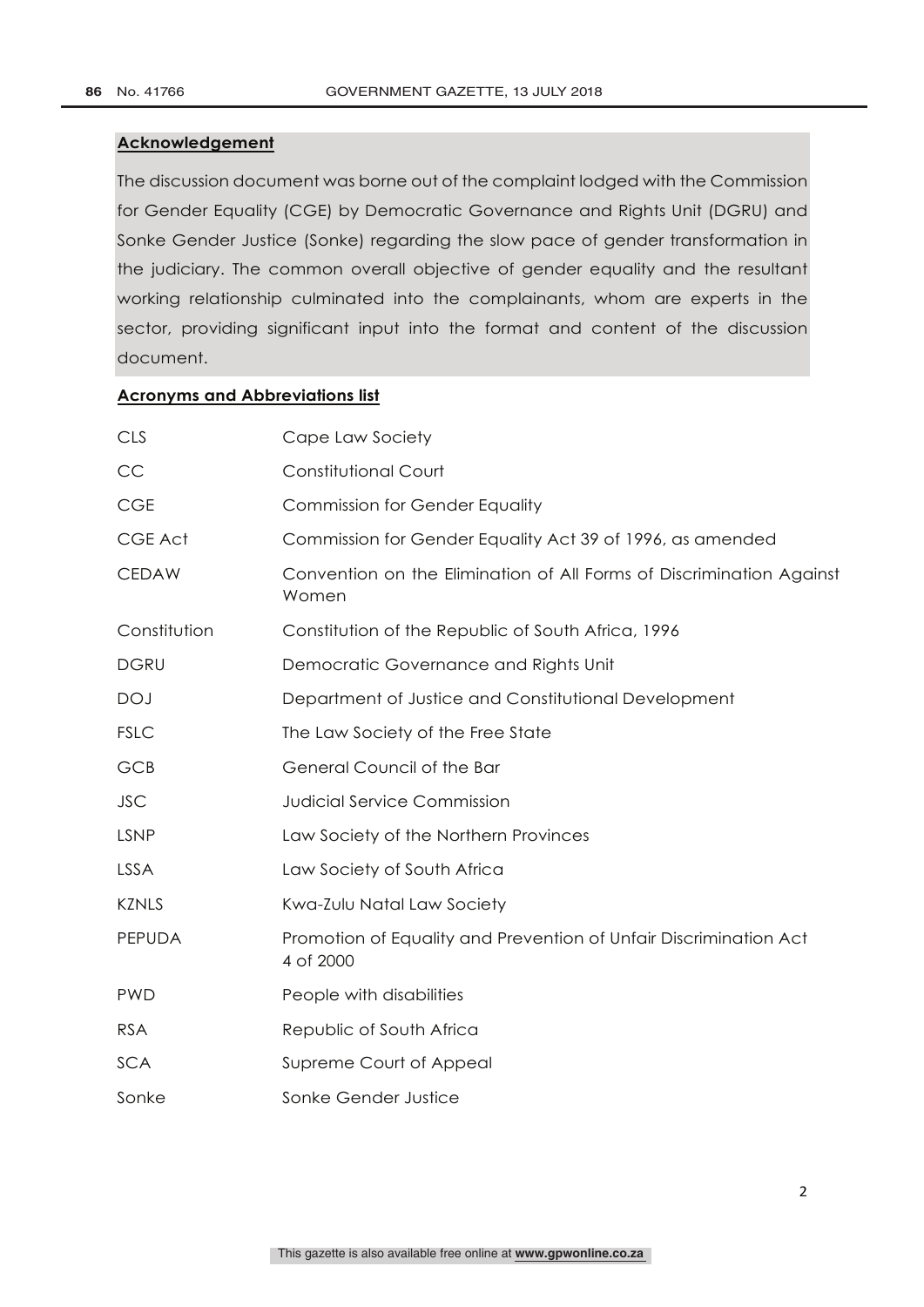### **1. Purpose of the Discussion Document**

This discussion document intends to fulfil recommendations A and B of the CGE's investigative report1:-

*CGE in consultation with the DGRU and SONKE must prepare a discussion document on the various factors that may hamper the progression of women lawyers within the legal profession. The discussion paper will be published for comment to facilitate an open discussion on the subject matter. The final content of the discussion document shall inform the proposed National Summit where key stakeholders will discuss gender transformation in the legal sector and propose with practical resolutions and implementation plan on the matter.*

Accordingly, the discussion document aims to: -

 

- stimulate meaningful dialogue and commitment to gender transformation in the legal sector and the judiciary amongst key stakeholders.
- sensitise the legal sector and the judiciary on gender inequality and to raise awareness of the need and importance of gender transformation in the legal sector, the judiciary and amongst members of the public
- provide practical, specific and feasible recommendations for solutions to the barriers that impede women's progress in the legal sector and their appointment to the bench – which will serve as the foundations for further discussion, development and adoption at an envisaged national summit to forge a way forward to a more inclusive and representative legal sector from a gender and race perspective.

<sup>&</sup>lt;sup>1</sup> The CGE's investigative report can be accessed online at http://www.cge.org.za/wpcontent/uploads/2016/12/CGE-Lack-of-Gender-Transformation-in-the-Judiciary-Investigative-Report-.pdf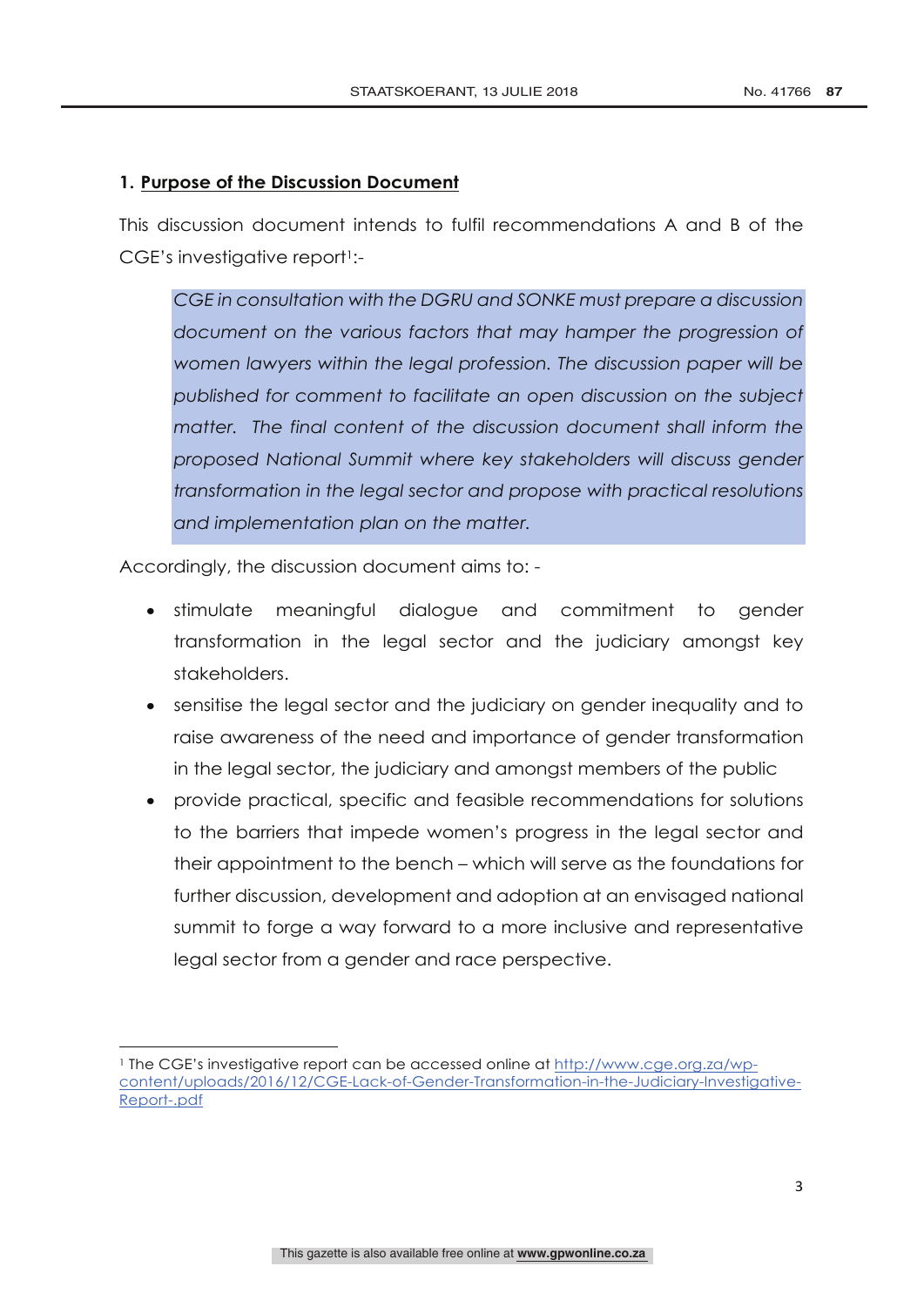#### **2. Contextual Background**

 

#### **2.1 Historical Legacy**

The Apartheid era, fraught with a patriarchal and racist ideology, left a marred society rife with gender and racial inequalities. It is well documented that at the commencement of the new constitutional democracy in 1994, the bench comprised of 165 judges of which 160 were white men, 3 black men, 2 white women and no black women2.

The graph hereunder starkly reflects the disproportionate *status quo.* 



With the dawn of democracy, various constitutional mechanisms were put in place to facilitate the attainment of racial and gender transformation.

Firstly, all persons were vested with the right to equality and prohibition against unfair discrimination on the basis of race and gender: -

<sup>2</sup> As per the Judicial Service Commission's completed questionnaire. See also CGE's CEDAW report, 2010.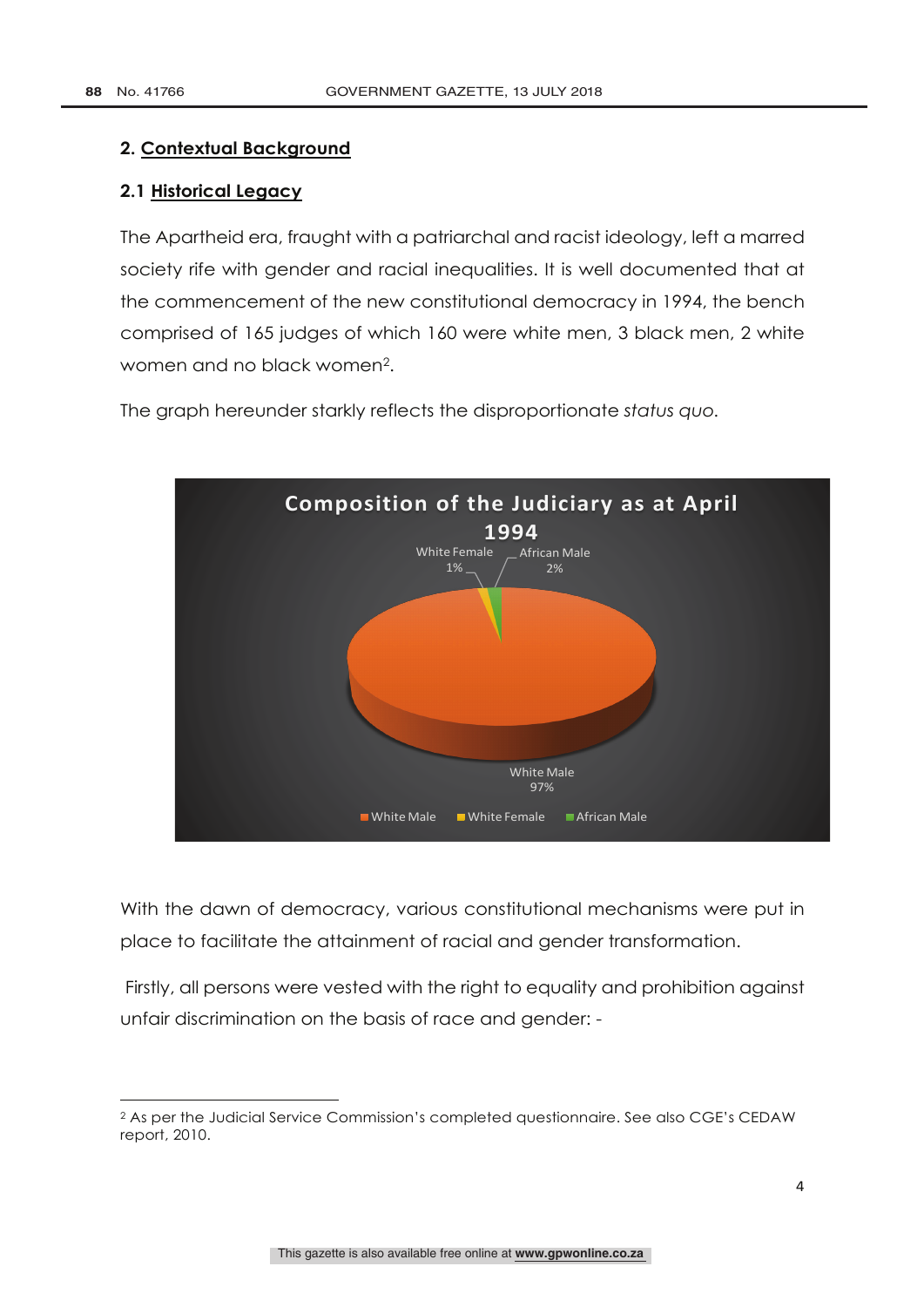### *9. Equality*

- 1. Everyone is equal before the law and has the right to equal *protection and benefit of the law.*
- *2. Equality includes the full and equal enjoyment of all rights and freedoms. To promote the achievement of equality, legislative and other measures designed to protect or advance persons, or categories of persons, disadvantaged by unfair discrimination may be taken.*
- *3. The state may not unfairly discriminate directly or indirectly against anyone on one or more grounds, including race, gender, sex, pregnancy, marital status, ethnic or social origin, colour, sexual orientation, age, disability, religion, conscience, belief, culture, language and birth.*
- *4. No person may unfairly discriminate directly or indirectly against anyone on one or more grounds in terms of subsection (3). National legislation must be enacted to prevent or prohibit unfair discrimination.*
- *5. Discrimination on one or more of the grounds listed in subsection (3) is unfair unless it is established that the discrimination is fair.*

Secondly, in ventilation of the right to equality and need for an independent judiciary, a key constitutional mechanism was established in terms of chapter 8 of the Constitution titled "*Courts and Administrative Justice*". Chapter 8 set out the procedure for the appointment of permanent and acting Judges.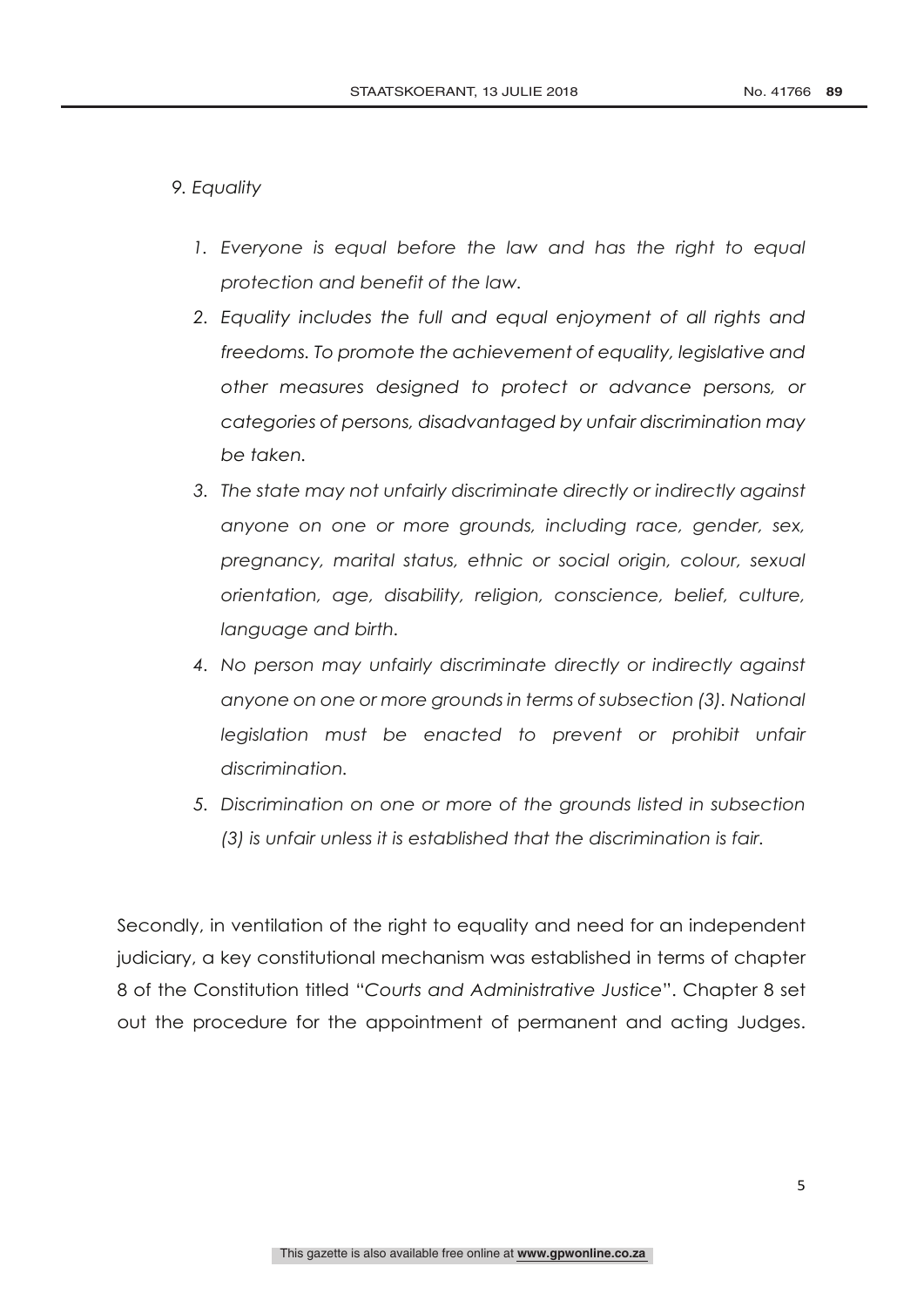Moreover, it provides for the establishment and composition of the Judicial Services Commission (JSC).3

The role of the JSC and its constitutional imperative to appoint a gender balanced bench is set out in terms of section 174(2) of the Constitution,

"*…the need for the judiciary to reflect broadly the racial and gender composition of South Africa must be considered when judicial officers are appointed".*

This provision commits the JSC to appointing judicial officers in accordance with the constitutional imperatives of equality and transformation in terms of gender and race.

Thirdly, the CGE an independent statutory body created under Chapter 9 of the Constitution, has a mandate to promote and protect gender equality in government, civil society and the private sector. It is the CGE's role to monitor and evaluate policies and practices of organs of state at any level, statutory bodies and functionaries, public bodies and authorities and private businesses, enterprises and institutions to promote gender equality and make any recommendations that the CGE deems necessary.

#### **2.2 Lodged Complaint**

<u> 1989 - Johann Barn, mars eta bainar eta industrial eta industrial eta industrial eta industrial eta industria</u>

It is on this basis that, on 19 October 2012, the DGRU and Sonke lodged a complaint with the CGE4 regarding the slow pace of gender transformation in the judiciary (i.e. a violation of section 174 of the Constitution). It was submitted that during the period of 2009-2012, the JSC had interviewed a total of 211 candidates for 110 positions and only 24 women were appointed. According

*<sup>3</sup>* JSC is entitled to advise the national government on any matters relating to the Judiciary or administration of justice. Additionally, it performs the following functions: (a) interviewing candidates for judicial posts and making recommendations for appointment to the bench; and (b) dealing with complaints brought against Judges. Available at: http://judiciary.org.za/about-the-jsc.html (accessed on the 16 March 2017).  $4\overline{As}$  per the formal complaint form.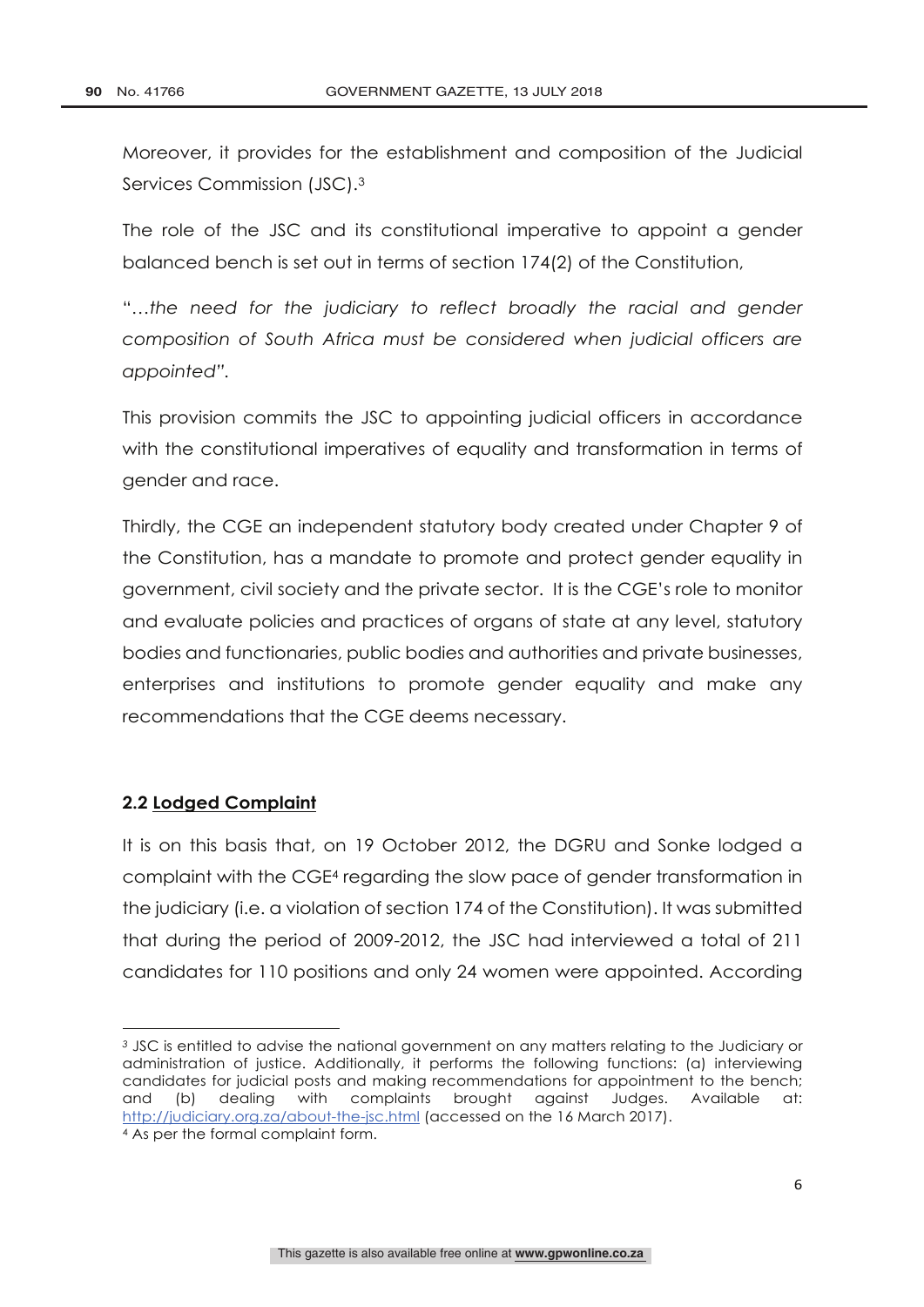to information received from the Law Society of South Africa there were more females graduating or practising as attorneys at the time.

This was in stark comparison to the statistics of the General Bar Council where the picture changed, with only 561 female practising advocates out of 2 384. Furthermore, the complaint strongly averred that the gross paucity of gender equality on the bench was a direct violation of domestic laws and a host of international and regional instruments signed and ratified by the South African government.



Flowing from the complaint and the impact of the CGE's investigation into the complaint5 , substantial gains have been made towards improving gender transformation in the judiciary since 2012: -

a) Increase in the number of women appointed to judicial leadership positions, namely:

 <sup>5</sup> See CGE's Investigative report, available at: http://www.cge.org.za/wpcontent/uploads/2016/12/CGE-Lack-of-Gender-Transformation-in-the-Judiciary-Investigative-Report-.pdf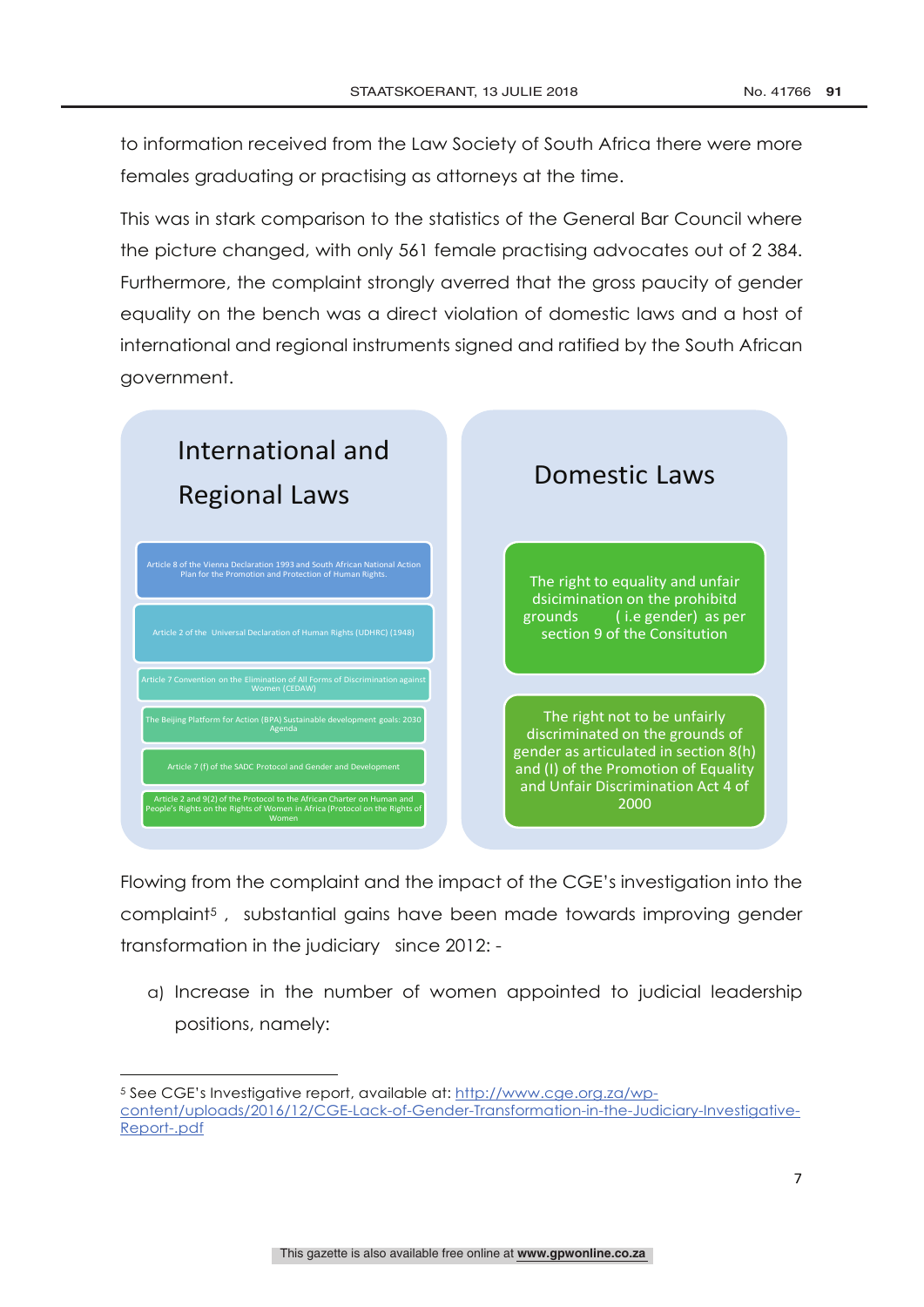- Judge President M Molemela Free State Division of the High Court
- Deputy Judge President PL Goliath Western Cape Division of the High Court
- Deputy Judge President F Mokgohloa Limpopo Division of the High Court
- President MM Maya Supreme Court of Appeal
- Justices N Mhlantla and L Theron were appointed to the Constitutional Court.
- b) The adoption of criteria for the appointment of Acting Judges by the Heads of Court at a meeting held on 3 April 2016. The criteria commit Heads of Court to consider key aspects when recommending candidates for appointment as Acting Judges in terms of section 175 of the Constitution<sup>6</sup>-
	- *Candidates to be considered for appointments as Acting Judges should be appropriately qualified persons.*
	- *They must be fit and proper persons, i.e people of integrity and competent.*
	- *They should have been in practice for at least 10 years. In specialized courts, a degree of some knowledge and expertise in that field is required.*
	- *A candidate's potential to become a Judge should also be considered when making recommendations for Acting Judges.*
	- *Superior Courts should have Committees in their respective Divisions to decide on recommendation of candidates for Acting appointments.*
	- *Heads of Court should send out invitations to the Law bodies seeking recommendations of candidates to be considered for appointment as Acting Judges.*

<u> 1989 - Johann Barn, mars eta bainar eta industrial eta industrial eta industrial eta industrial eta industria</u>

<sup>6</sup> The CGE is still awaiting formal advice from the JSC as to when the required deliberation between the Legal Profession and Heads of Court regarding the criteria will take place. However, the JSC has confirmed that the criteria are in operation until such deliberation occurs.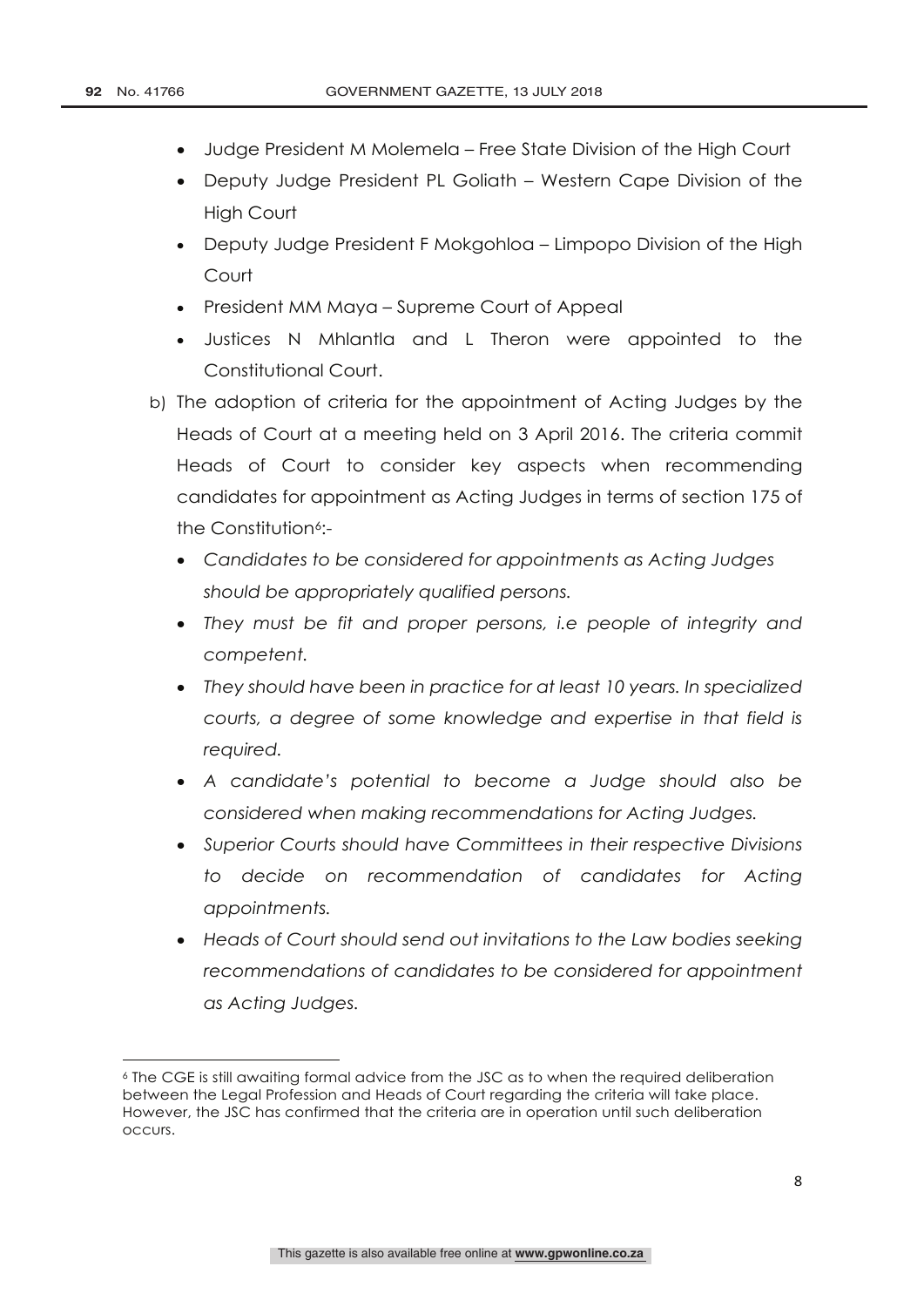- *When making recommendations to the Minister for appointment of Acting Judges, all Heads of Court should consider the need for the Judiciary to broadly reflect the racial and gender composition of the South African society*
- c) Increased nomination and formal support of women applicants for judicial vacancies by the CGE.
- d) CGE's commencement of observing and monitoring of the JSC's interview processes for judicial officers.
- e) Finalisation of CGE's investigative report and resultant recommendations which have prompted:
	- Engagement with integral stakeholders such as the Department of Justice, Office of the Chief Justice, Law Society of South Africa, Professional Bodies for attorneys and advocates which are key to the advancement of women's equality and representation in the legal sector and judiciary. This has further aired issues which are often not spoken about directly or addressed, leaving the *status quo* intact.
	- Identification of the need for a holistic multi-stakeholder approach and "team" involvement to address the slow pace of gender transformation and the under-representation of women in the judiciary.
	- Greater accountability for the cited Respondents<sup>7</sup> in relation to ensuring gender transformation in the legal profession and the judiciary.
	- Commitments made by the CGE to address the slow pace of gender transformation in the judiciary and legal profession.
	- Media coverage on the outcomes of the investigation 8.

<sup>&</sup>lt;u> 1989 - Johann Barn, mars ann an t-Amhain an t-Amhain an t-Amhain an t-Amhain an t-Amhain an t-Amhain an t-Amh</u> <sup>7</sup> As cited in the complaint

<sup>8</sup> Emanating from the formal launch of the CGE's investigative report on the 7<sup>th</sup> of December 2016. For example, https://www.pressreader.com/south-

africa/sowetan/20161208/281509340812270; http://www.timeslive.co.za/local/2016/12/07/'Gender-transformation-in-the-judiciary-beingaddressed-in-silos'-CGE ; http://www.polity.org.za/article/summit-on-transformation-of-thejudiciary-needed-gender-commission-2016-12-07; http://www.dailyvoice.co.za/news/callsfor-judiciary-gender-equality/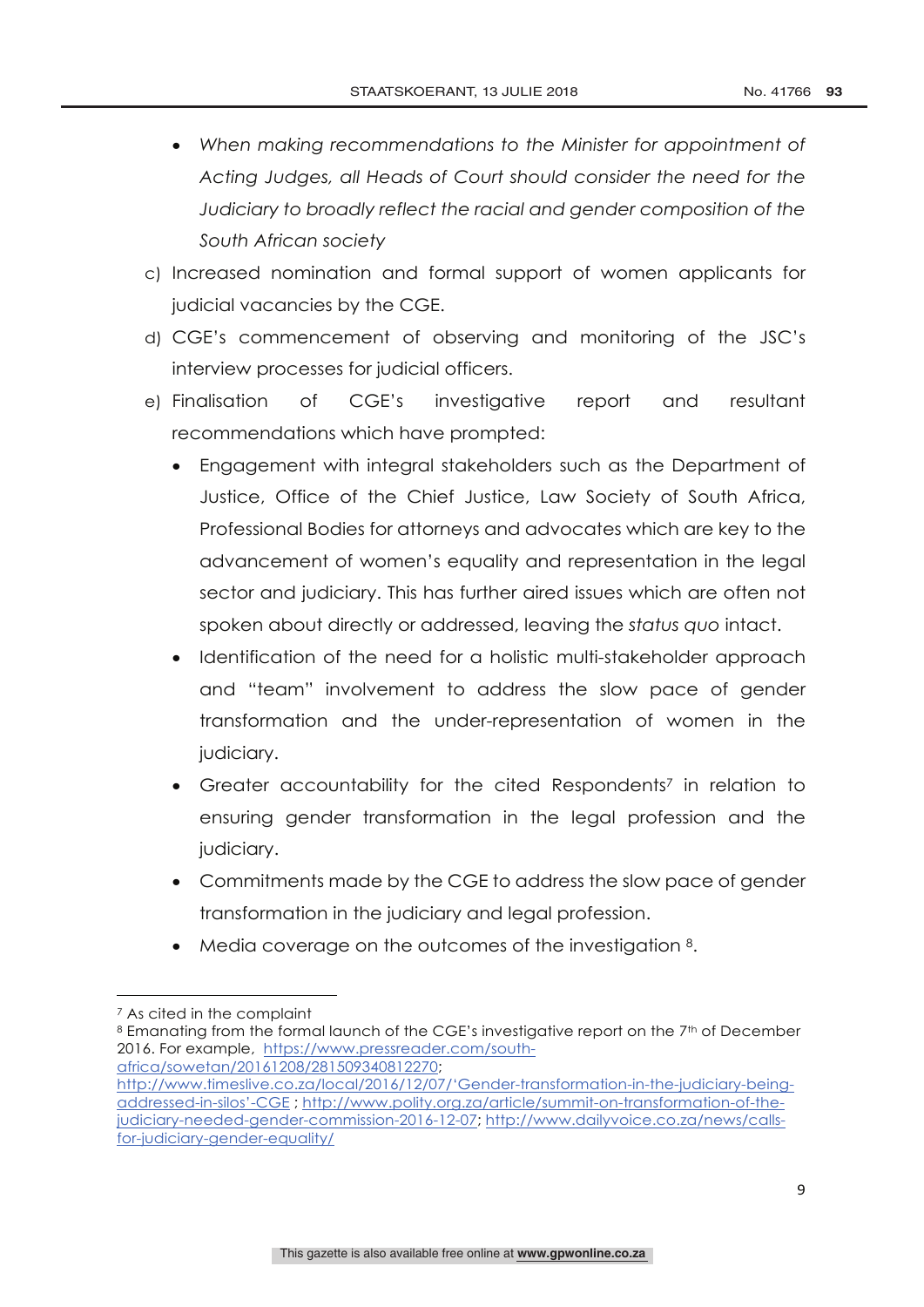#### **2.3 Visual Illustration of the** *status quo*

Despite the achievements and gains stemming from the lodged complaint, the gender representation of the legal sector remains skewed. The graphs hereunder provide visual illustration of the current gender disproportionality of the legal sector, grossly apparent at leadership positions: -

## 2.3.1 Gender representation in the judiciary



Permanent Employed judges as of 31 March 2017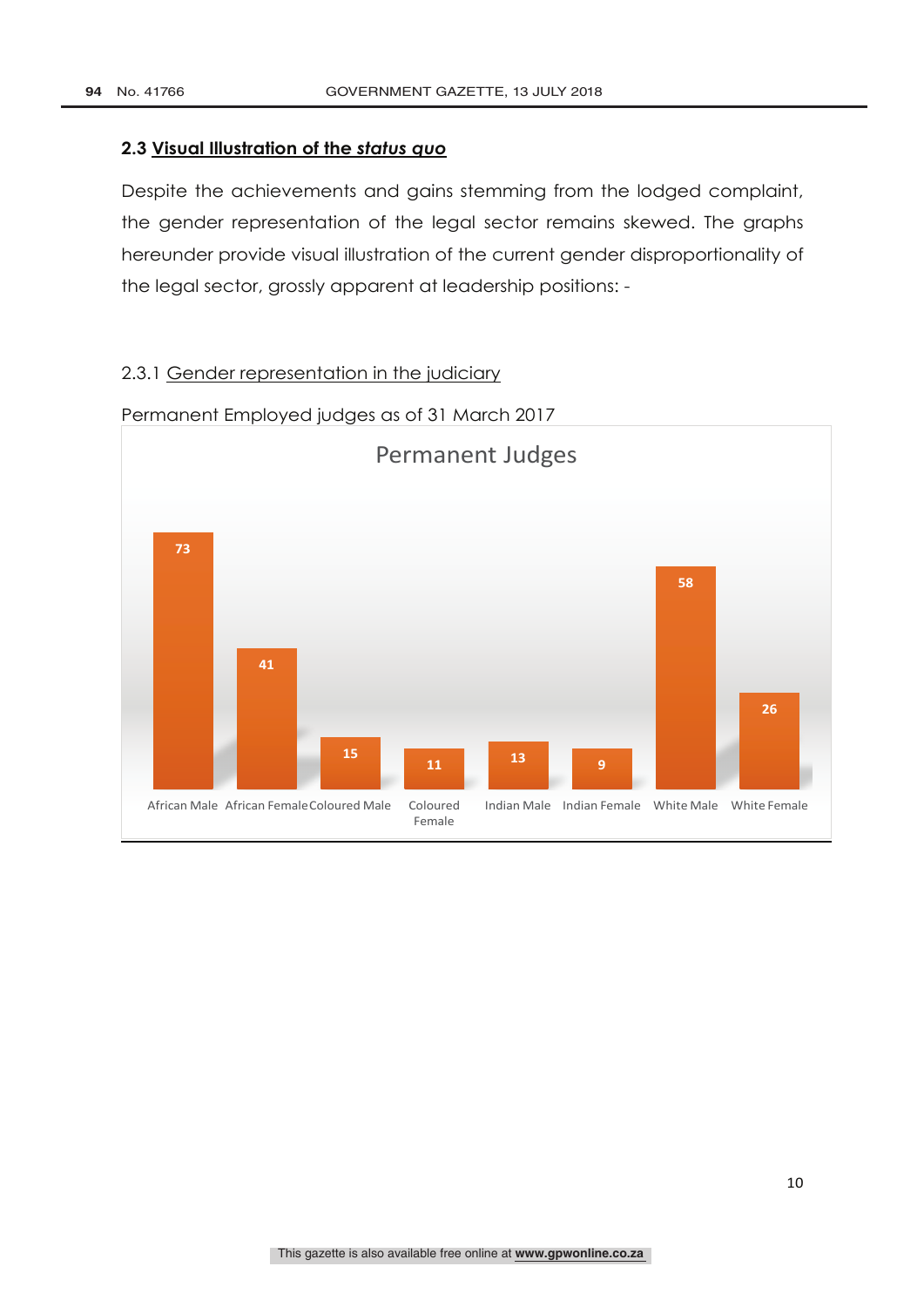

2.3.2 Gender representation in the magistracy

Permanent employed Magistrates as of December 2016.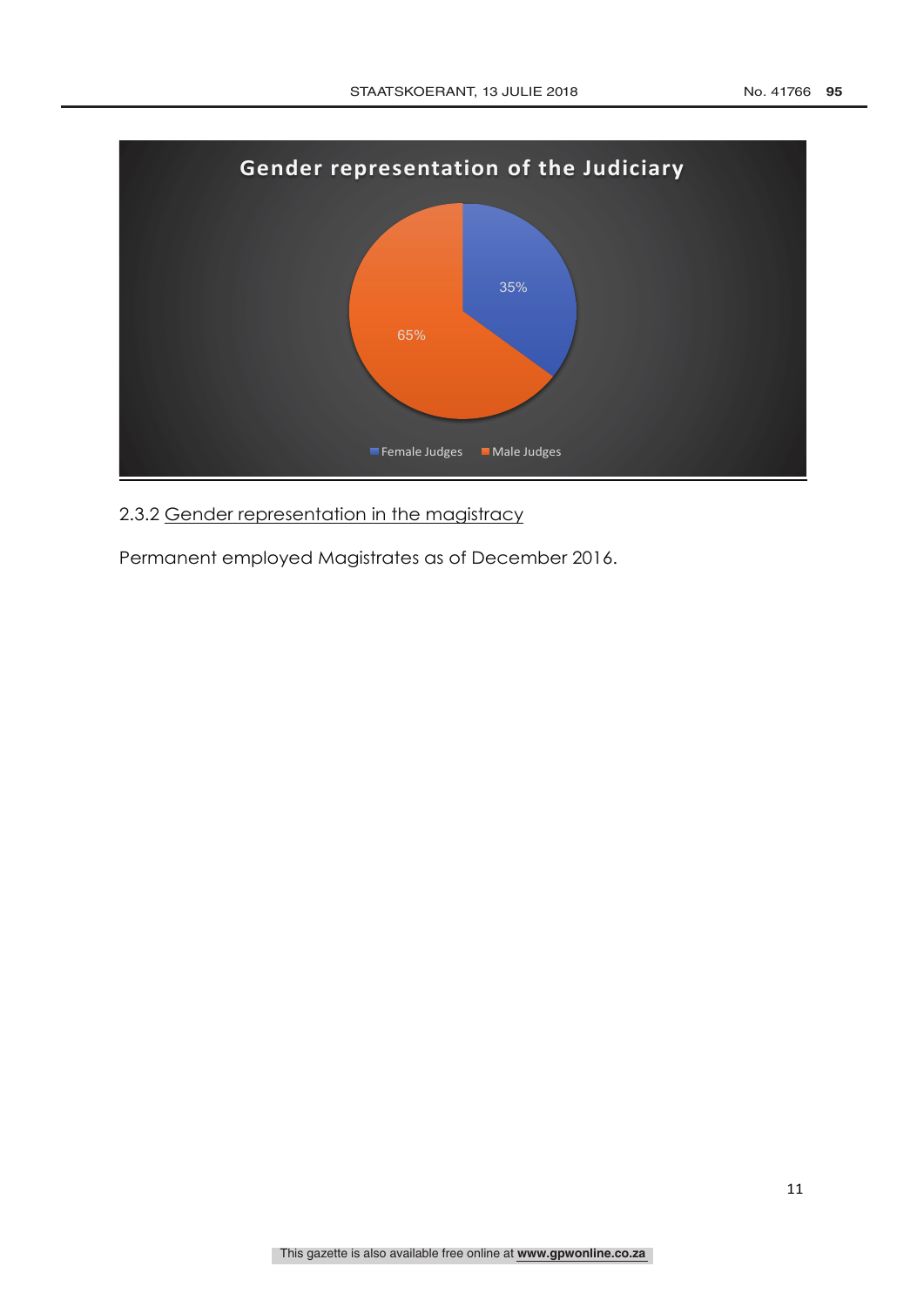

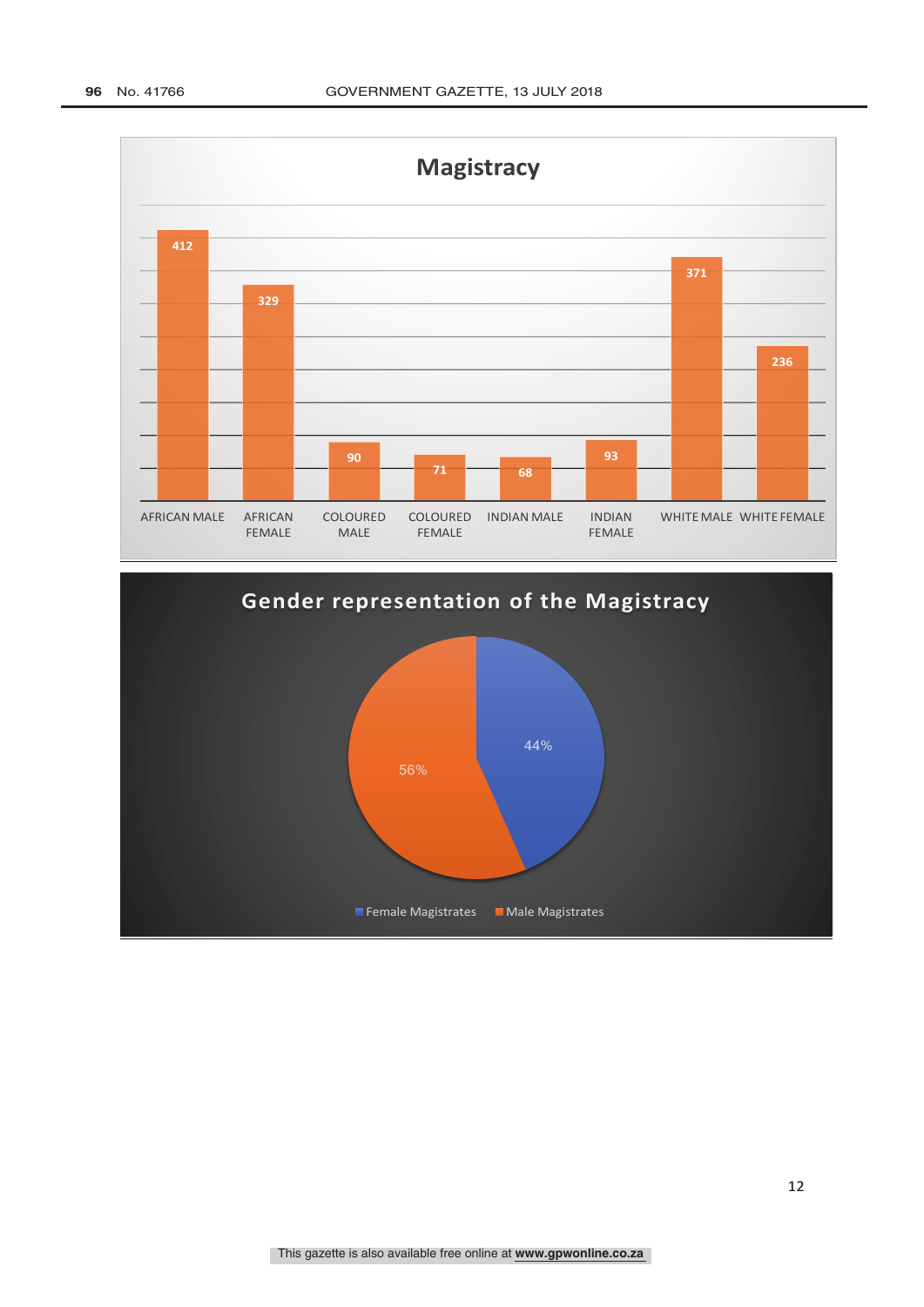## 2.3.3 Gender representation at the Bar

Advocates registered with the General Council of the Bar as of 30 April 2017.



Gender Representation of the Bar

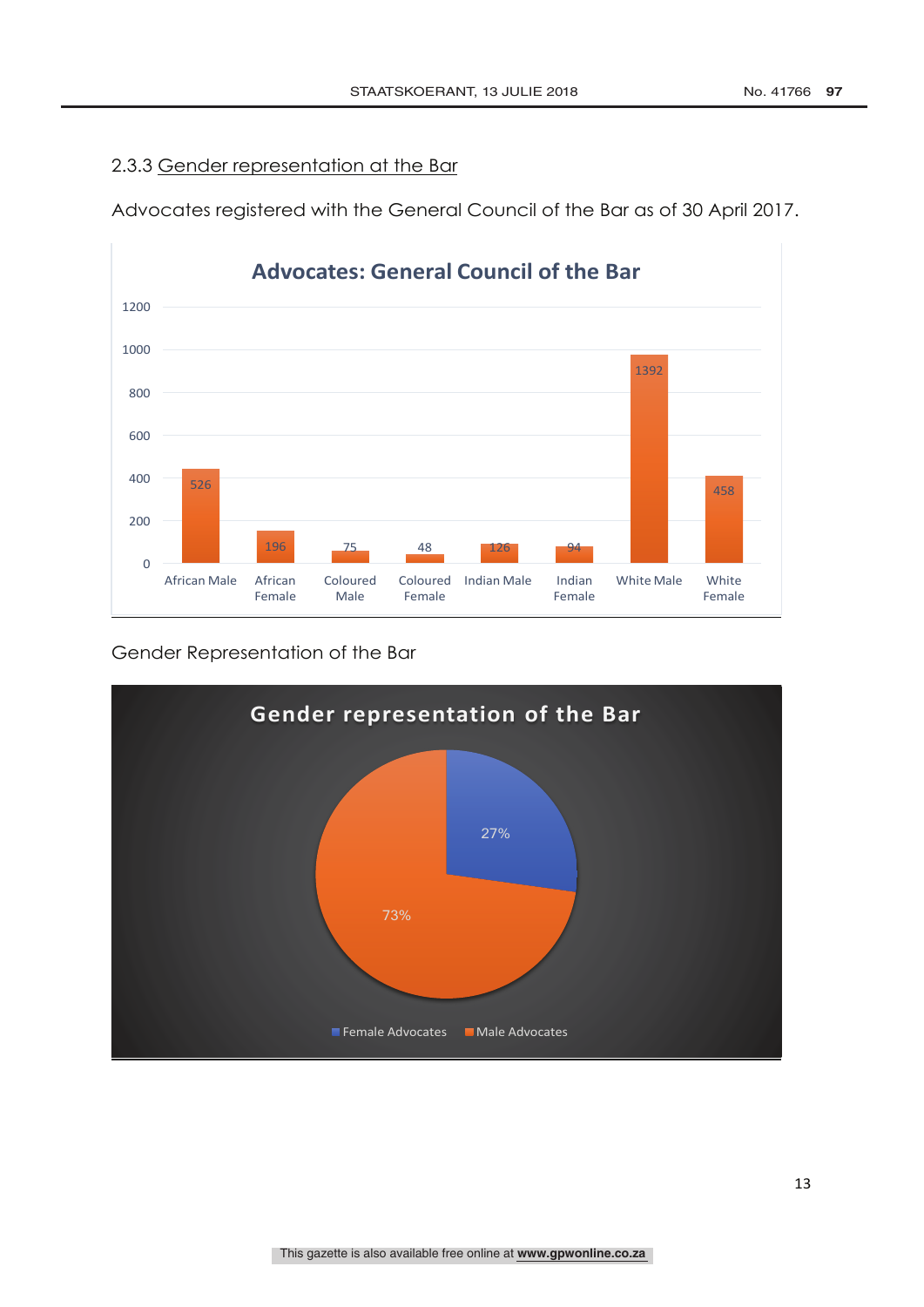It is important to highlight that despite the DOJ Services directives to increase allocation to women advocates, in 2016/2017, R 781 101 699 was spent on briefing advocates as follows<sup>9</sup>: -



2.3.4 Gender representation at the respective law societies

Gender Disaggregated statistics provided as of the 6 April 2017.

<u> 1989 - Johann Barn, mars ann an t-Amhain an t-Amhain an t-Amhain an t-Amhain an t-Amhain an t-Amhain an t-Amh</u>

<sup>9</sup> Information provided to the CGE by the Department of Justice per email.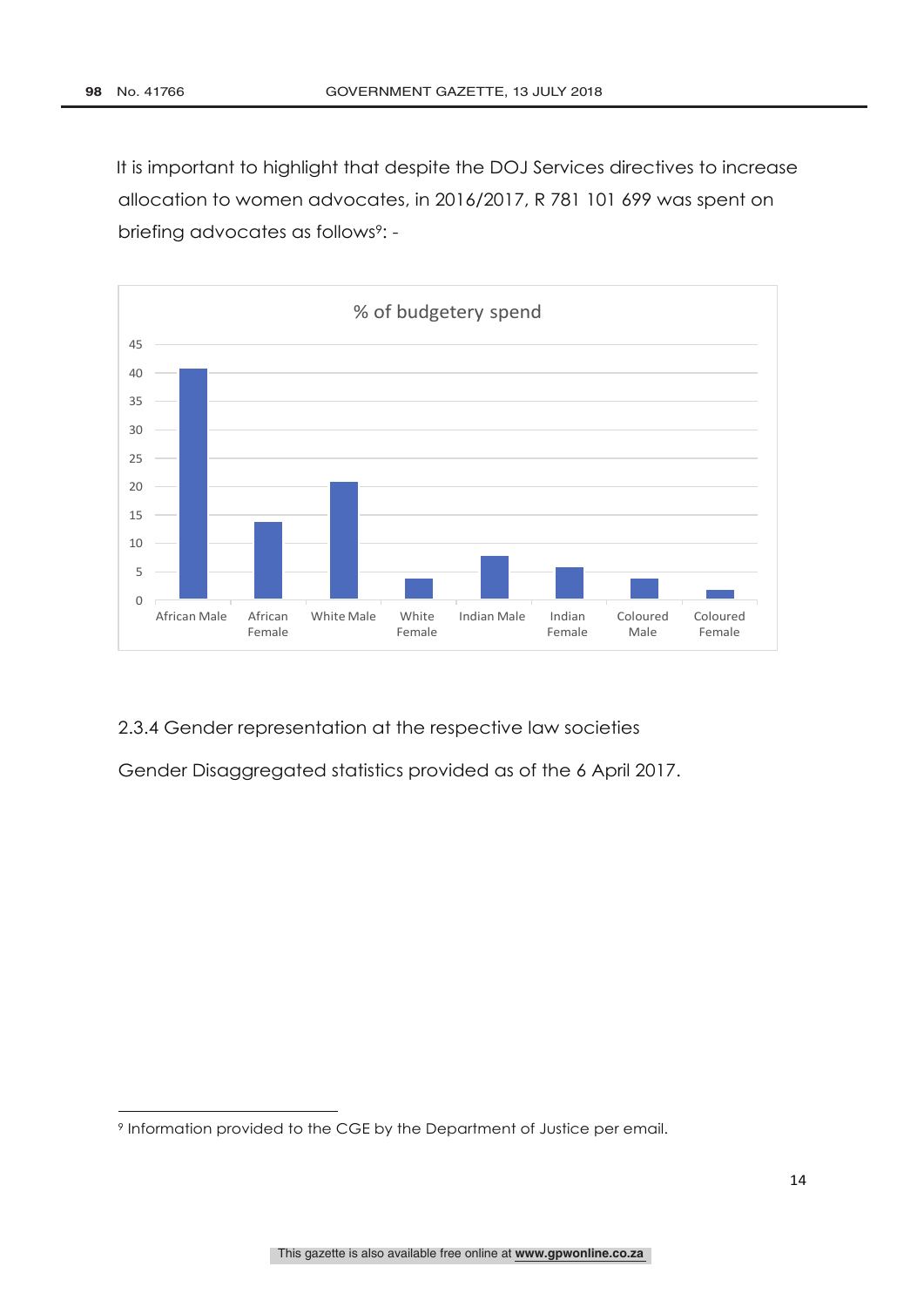

Candidate attorneys of the respective Law Societies.

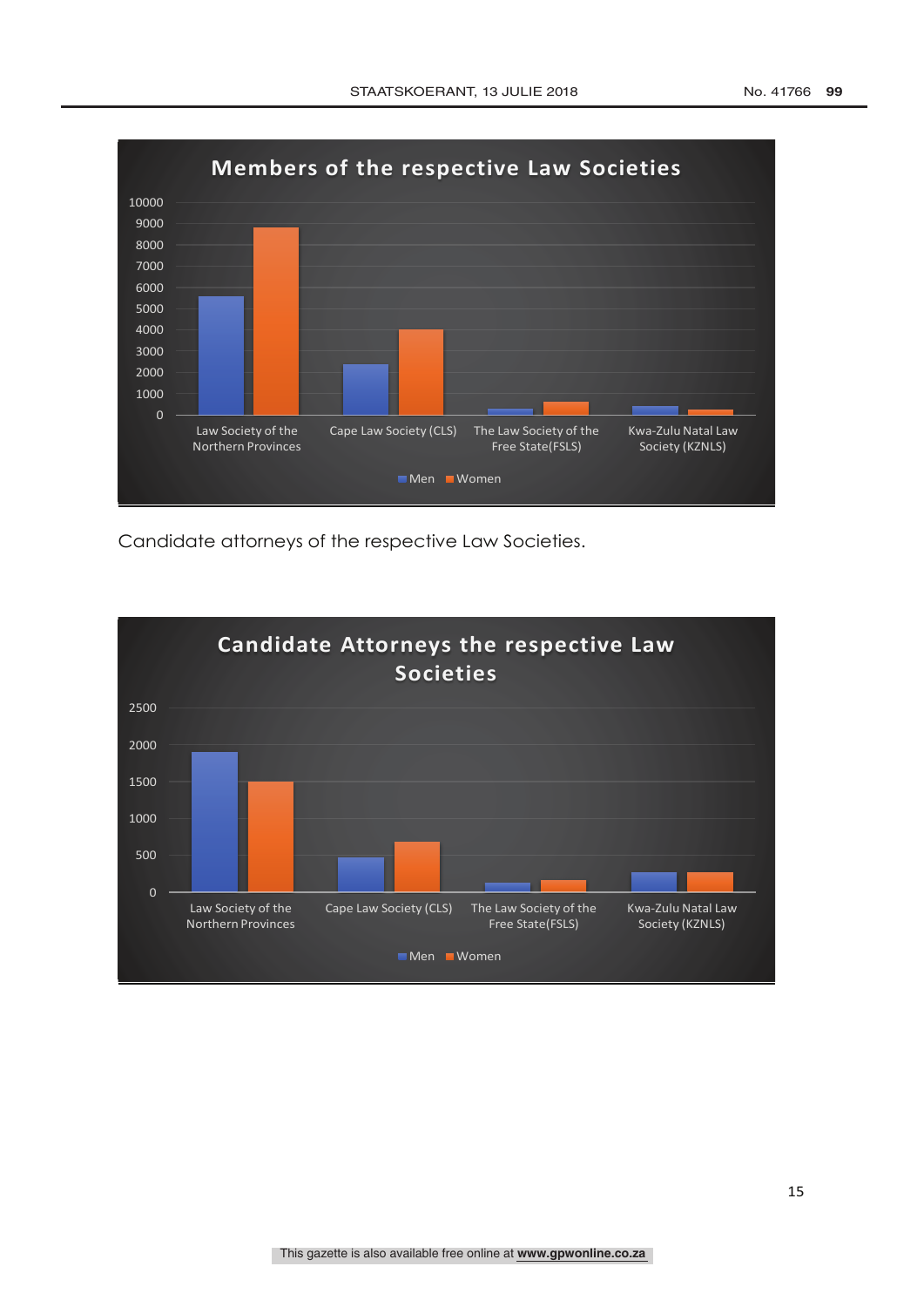

Councilors of the respective Law Societies.

#### **3. Comparison with other Jurisdictions**

In an article by Michelle Toxopeus<sup>10</sup> of the Helen Suzman Foundation she stated that the statistics show a very slow increase of women into the judiciary. Of the judges appointed to the judiciary between 1994 to 2013 only 20% were women. By 2016 only 86 of the 242 judges were women a percentage of 36%. Of the 24 leadership positions that are currently occupied in Superior Court's 75% are held by men. It bears mention that gender representation in the magistrate's courts has been slightly better in that under the leadership of Judge President Legodi head of the

 

<sup>&</sup>lt;sup>10</sup> Women in the Judiciary 12 June 2017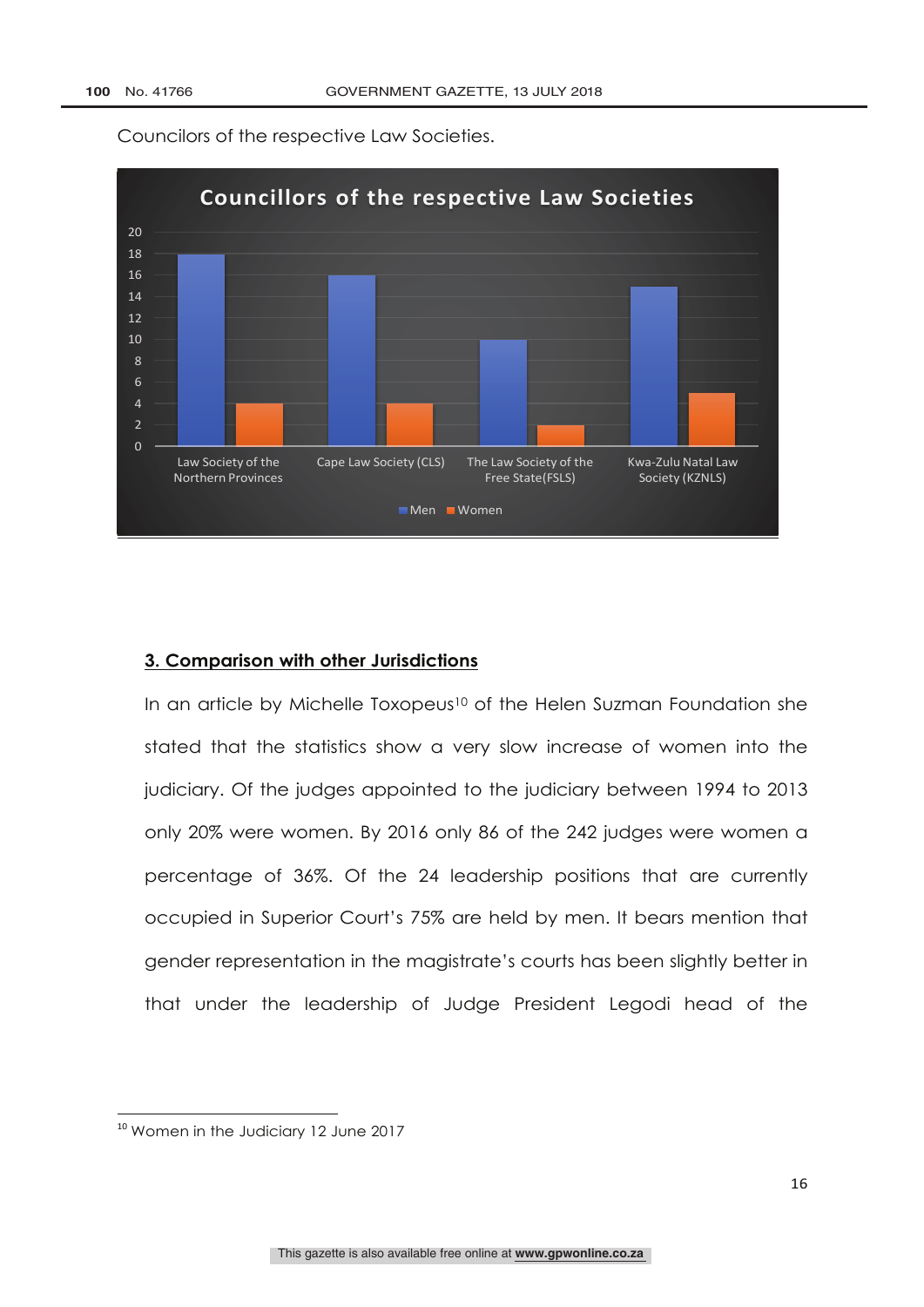Magistrates Commission, 51% of the most recent appointments were women.

Ms Toxopeus analysed the appointments in other jurisdictions and found that in 2014 the average proportion of women among judges across European states was 51%; in the US Federal courts 36% of the judges were women and in Canada 50%. In the African Court of Human Rights and People's Rights only 46% were women. On the African Commission on Human Rights there are seven female and four male commissioners. There is therefore a global concern about the lack of women serving in higher courts. This is so for Africa, Canada Europe, Latin America and the USA.

Ms Toxopeus argues that the global trend should not affect South Africa as gender representation should be normative for South Africa based on our Constitution where gender transformation is foundational. SAC-IAWJ also regards this aim as foundational.

It is therefore perplexing that it has taken so long for what should have been a path of effective transformation driven by the constitutional imperatives for women to be appointed to the bench and promoted to leadership positions within the judiciary. After all these years of democracy there has been insufficient momentum to ensure equal gender parity in the judiciary and in the entire legal profession. It is important to examine the more recent historical context to understand that this entrenched thinking continues to hamper the progress of women into and within the Judiciary.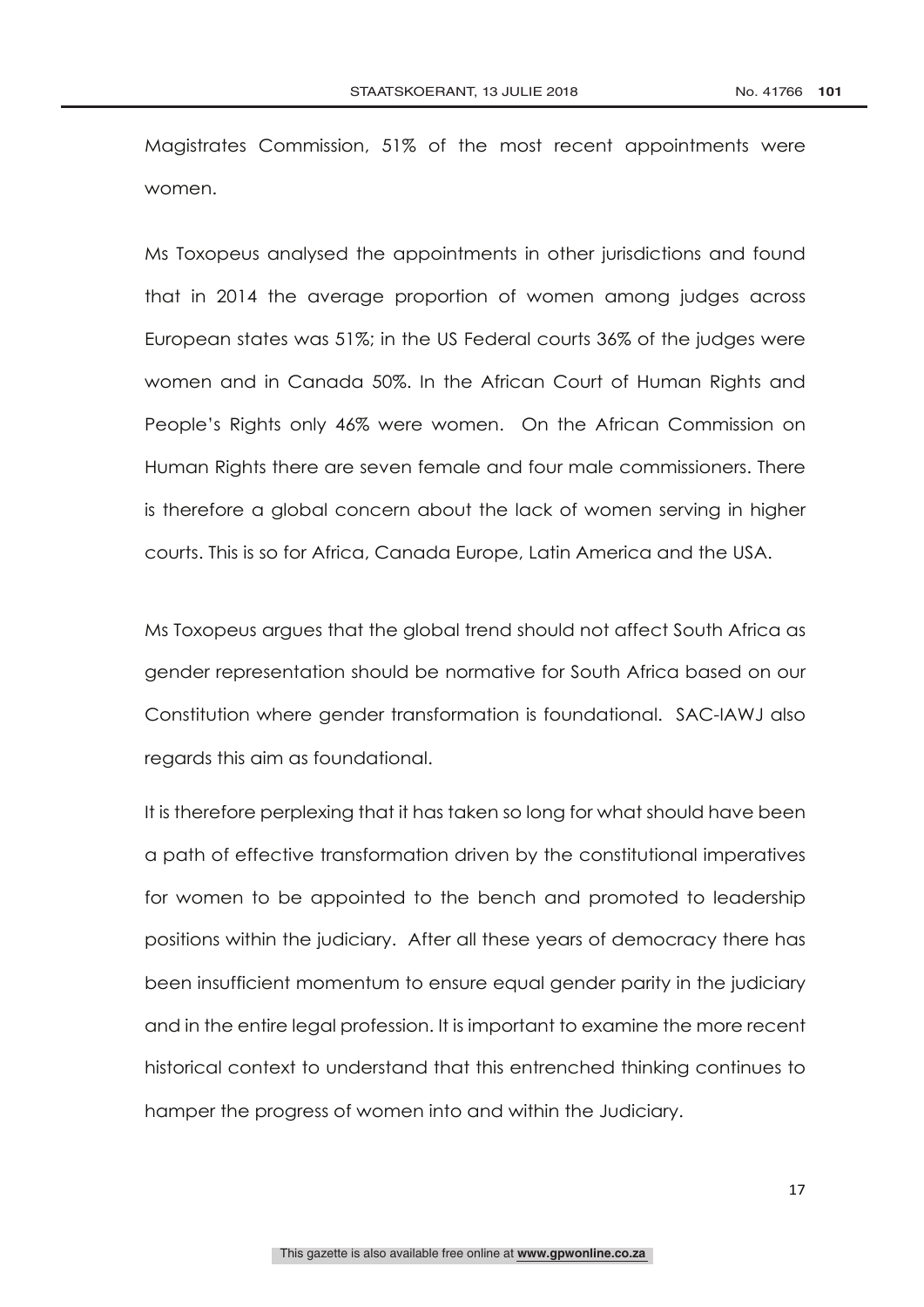#### **4. Barriers which hinder women's progress in the legal profession**

The slow pace of gender transformation of the judiciary cannot be examined and in turn rectified in isolation. The discussion with view to find practical solutions to accelerate the lag must be placed within the larger pool of key stakeholders which participate in the legal arena. Considering the causes of the slow pace of gender transformation of the bench and reflecting on possible ways to speed up such transformation requires a holistic approach.

It is important to take cognisance of the fact that the vast majority of judicial officers are appointed from among the members of the practicing legal profession. Hence, the attitude of its members about gender issues, the status of women within the profession, and the practices both within the profession and within the judiciary (including practices surrounding the appointment of acting and permanent judges) will affect the pace and the quality of gender transformation in the judiciary11.

Information obtained from the LSSA indicates that the number females graduating and being admitted as attorneys is slightly higher than that of males<sup>12</sup>. The deepening disparity starts to become increasingly visible when examining the gender disaggregated statistics of practising attorneys or advocates. It can be concluded that there are no substantial barriers13 in university admission and qualifying as an attorney or advocate. Focus should therefore be at legal practise level within the legal landscape.

The obstacles listed hereunder emanate from numerous research studies, observations and legal opinion. For brevity and to ensure the discussion document remains a springboard for the formulation of practical and feasible solutions, rationale for the listed obstacles will not be delineated but barriers

 

<sup>11</sup> De Vos, P "Gender Transformation, what needs to be done"- brief prepared for the CGE on its instruction.

<sup>12</sup> Law Society of South Africa, Statistics for the Legal Profession 2015/2016.

<sup>&</sup>lt;sup>13</sup> This does not mean that there are no challenges faced by female LLB students.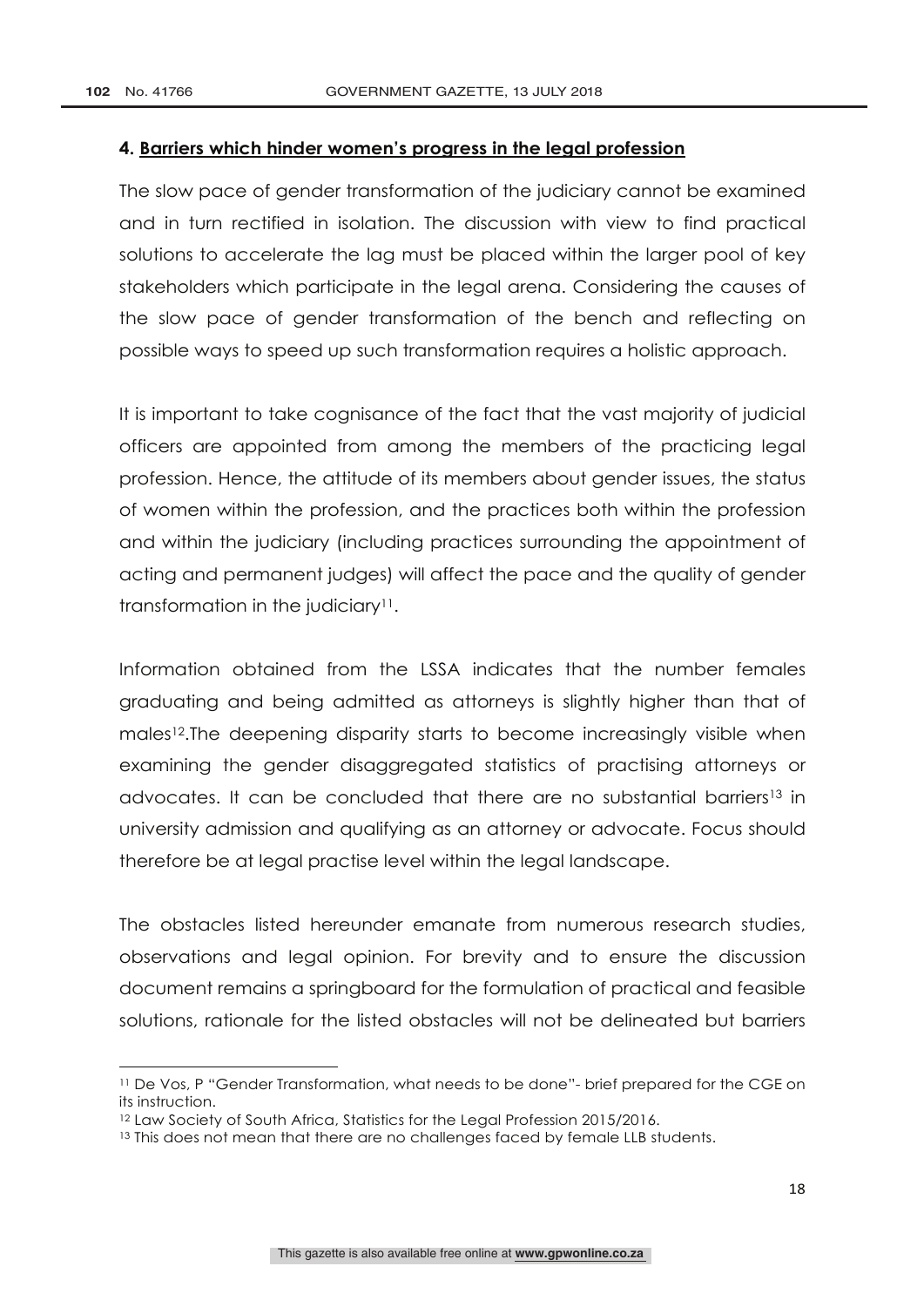merely cited. The relevant research and rationale for the cited obstacles and barriers may be located within the following pool of base documents.14

- The CGE's investigative report on "the lack of gender transformation in the judiciary" findings and recommendations, 2016.
- Centre for Applied Legal Studies, "Transformation of the Legal Profession".
- Outcomes of the DGRU and Sonke "Gender Justice's Gender Transformation of the Judiciary Project 2013-2015"
- International Journal of the Legal Profession, "It's a man's world: barriers to gender transformation in the South African judiciary. Perspectives from women advocates and attorneys".
- De Vos, P "Gender Transformation, what needs to be done"- brief prepared for the CGE on its instruction, 2015.

## **4.1 Practising as a female attorney**

#### 4.1.1

Underlying and widespread discriminatory perceptions of women's competencies as legal practitioners being as substantially weaker than their male counterparts.15 There is general perception from other practitioners that women lawyers are only good in certain areas of law and are not good in complex litigation matters. This general perception leads to Women lawyers not getting the experience and exposure in lucrative areas of law, both from the private and the public sectors.

Further, this is compounded by the rigidity of the profession wherein excessive work hours are expected. Socially accepted gender roles within society equate to social and family responsibilities falling largely upon women

 14 including but not limited to: -

<sup>&</sup>lt;sup>15</sup> Comments of the Department of Justice and Constitutional Development, provided 23 April 2018, page 5.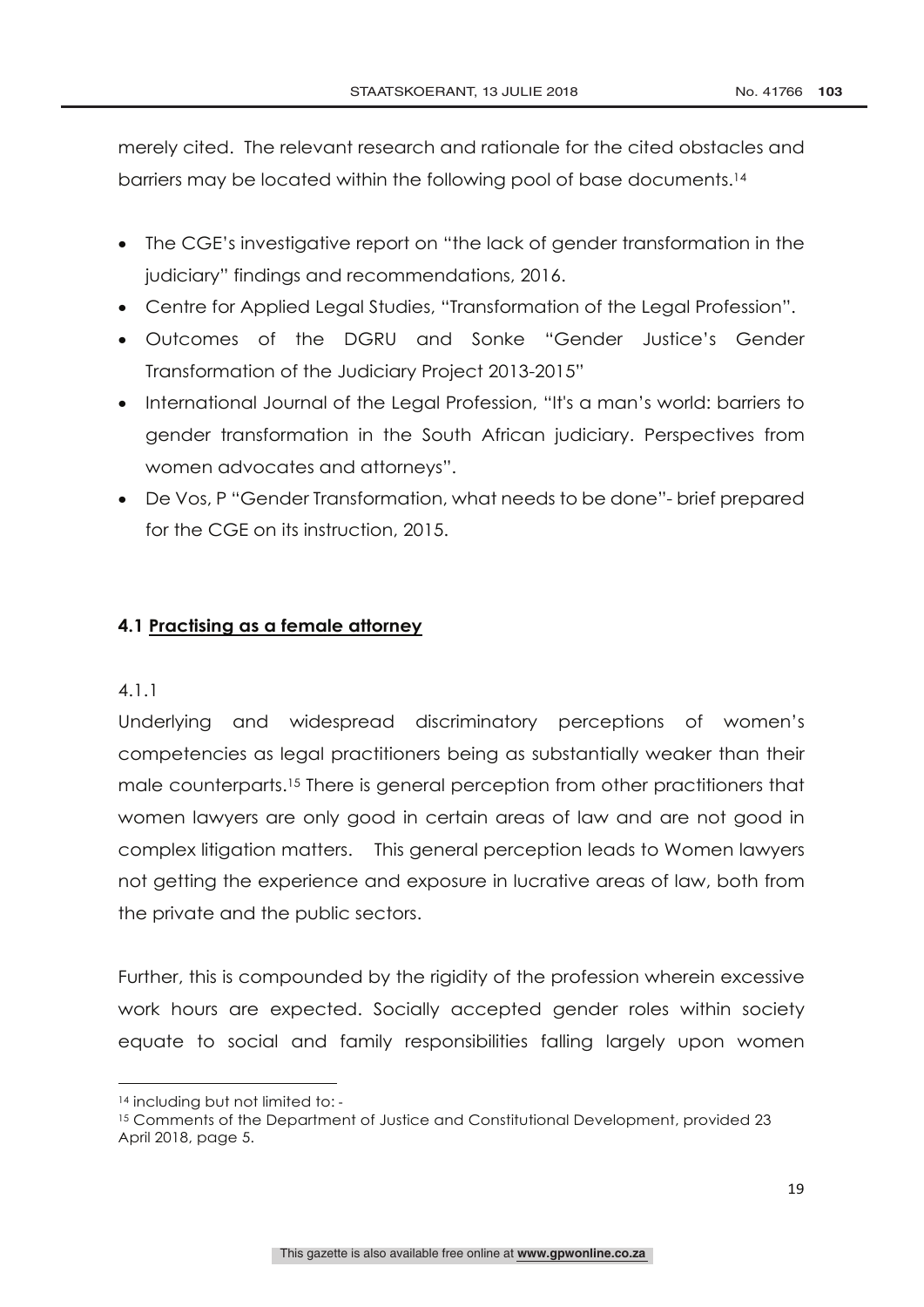practitioners. The legal landscape is very patriarchal in its formation and does not cater for the different roles that women lawyers should fulfil at various stages in their lives. For example, motherhood is perceived as career limiting.

Issues of sexual harassment in the workplace of junior women legal practitioners and candidate attorneys are not being dealt with openly and transparently and there is a fear of victimization for those who report incidents of sexual harassment. Such incidents discourage young women from remaining in the legal profession.

In 2017 at a Women Leading in Law (WOLELA) Conference, participants expressed similar concerns as voiced by Madam Justice Siwendu, that young women were still experiencing sexual harassment, entrenched racism, patriarchy, misogynist behaviour and thinking and sometimes outright insults and instances of sexual harassment ranging from references to physicality, to things that are profoundly painful for women and that this happened behind closed doors.

#### 4.1.2 Recommendations

- Legislated flexible working hours, including gender sensitive policies such as paternity leave.
- Notwithstanding the "Gender and Law" module offered at the school for Legal practice, there is a need for mandatory admission examinations which seek to test understanding of gender, equality, patriarchy and sexism.
- The inclusion of a compulsory sexual harassment education and awareness workshop/program during the induction or training of candidate/junior practitioners.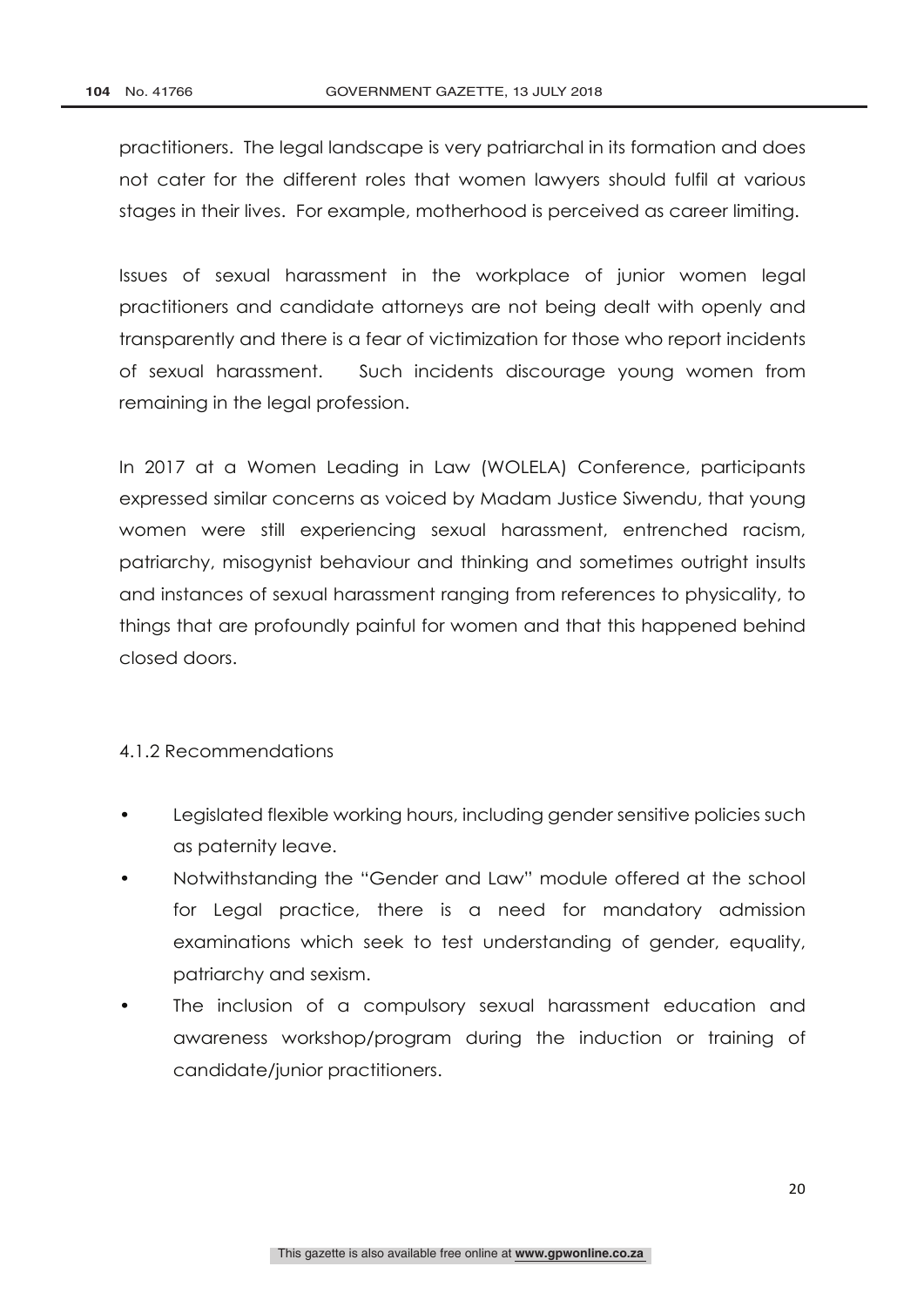#### **4.2 Gender inequality leadership in various legal structures such as the LSSA**

- 4.2.1 Leadership positions in the legal profession are occupied by males and succession planning seems to exclude women in these structures.
- 4.2.2 Recommendation
- Specified quotas that the structures reflect gender parity.

## **4.3 Lack of mentorship opportunities for women 16.**

4.3.1 Mentorship of women lawyers is taken up by other women in the legal profession and most males demonstrate a reluctance in mentoring young black women practitioners.<sup>17</sup>

## 4.3.2 Recommendations

- Mandated mentoring programmes for all women attorneys and advocates by experts/seniors in all legal fields. Such mentoring programmes should be spearheaded by the relevant Law Societies and overarching Commissions (i.e. Magistrates Commission), the Judicial Services Commission<sup>18</sup> and National Prosecuting Authority.
- The aspirant women judge's courses should be re- introduced as soon as possible. The Training Programme for Aspirant Women Judges resulted in the appointment of about 20 women on the bench. That programme was subsequently cancelled. It is important that such a programme be resuscitated with immediate effect and implemented to ensure that when women are brought to the bench, they can navigate with ease. Female magistrates should also be recruited to this programme.

 

<sup>16</sup> Ibid, at page 57.

<sup>&</sup>lt;sup>17</sup> Op. cit, Comments of the LSSA.<br><sup>18</sup> Comments of a Regional Court Magistrate, provided on the 11<sup>th</sup> of February 2018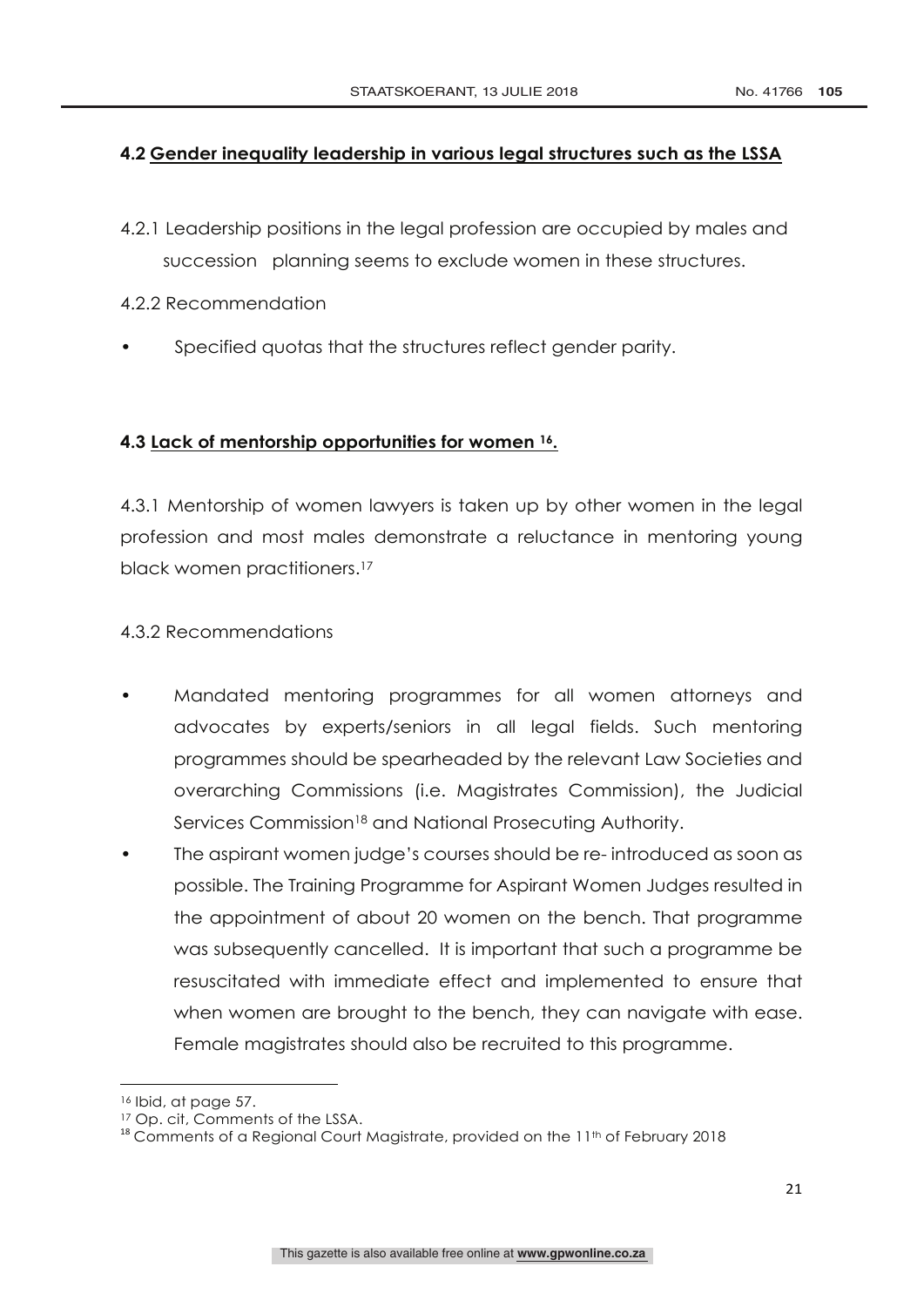#### **4.4 Practising as a female advocate**

4.4.1

Unequal distribution of work between women and men. The skewed provision of work occurs at both State and private institutions. Such skewed and systematic provision of work is linked to the discriminatory perceptions of women's abilities.

In response to the unequal distribution of briefs, the DOJ, through the offices of the State Attorney, has put in place measures aimed at accelerating the achievement of equitable representation of women and other historically excluded groups in the legal profession, as required by the Constitution. 19 The strategic objective, indicators and targets of the DOJ set for the offices of the State Attorney for the financial year 2018/19 is that 80% value of briefs must be allocated to the previously disadvantaged practitioners; with 27% value of briefs and 40% number of briefs which must be allocated to female counsel. The DOJ is consulting with the relevant stakeholders on the draft briefing policy as targeted above.

#### 4.4.2 Recommendations

<u> Andrew Maria (1989)</u>

- Legislated quotas for legal briefs to be provided to women advocates. Similarly, senior counsel to be legally mandated to accept and guide female pupils.
- Mandatory gender sensitisation workshops/course or training with the law firms' senior attorneys/directors to encourage gender sensitivity and

<sup>19</sup> Comments of the Department of Justice and Constitutional Development, provided 23 April 2018, page 4.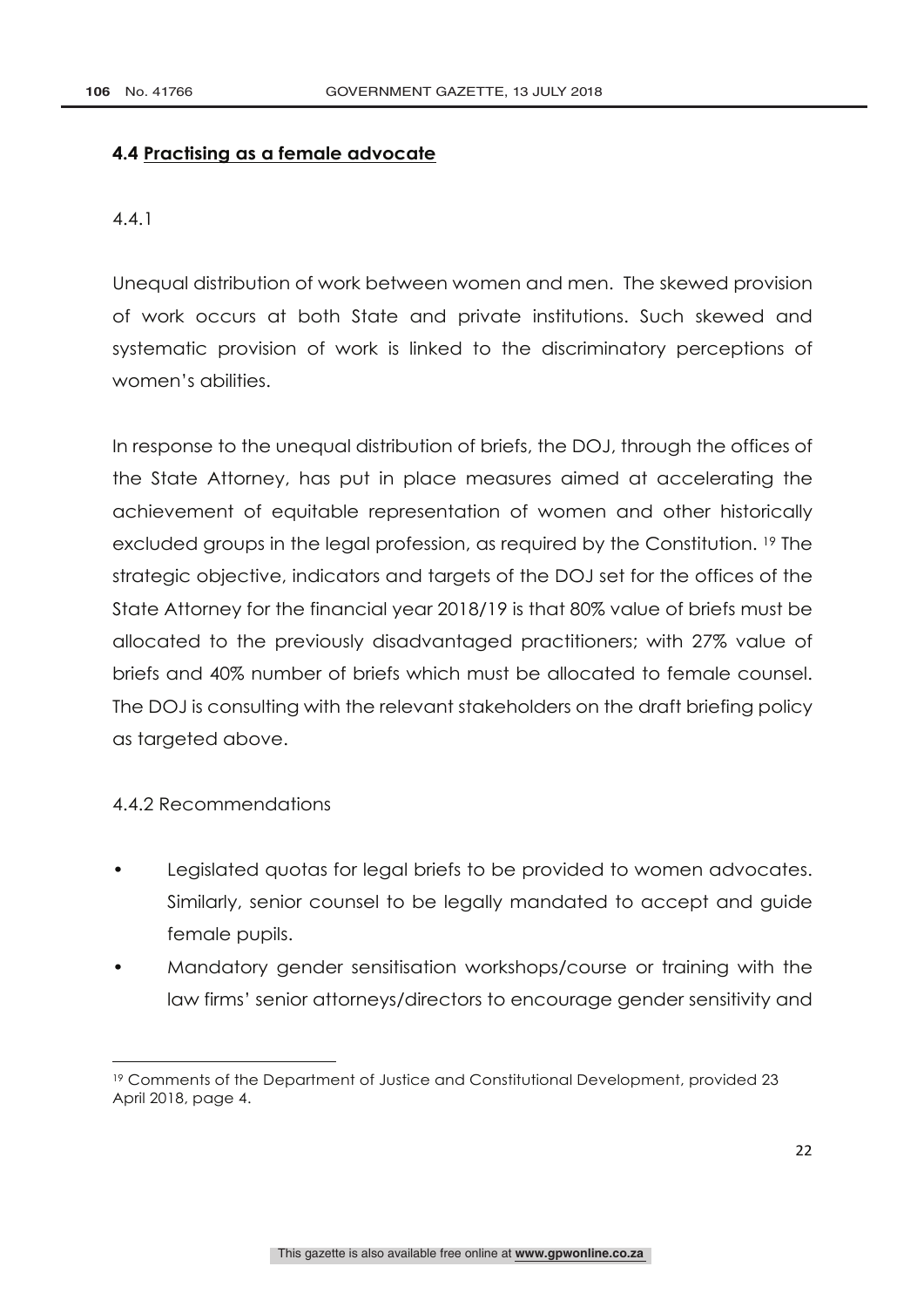the equal distribution of work.

#### **4.5 Judiciary**

## 4.5.1

Despite South Africa's 20 years of democracy, the bench remains male dominated. Certain obstacles include lack of female nominations by legal structures, a veiled JSC shortlisting process and the availability of women and/or their willingness to be available for the appointment of certain judicial positions.

## 4.5.2 Recommendations

- The criteria for the appointment of Acting Judges to be deliberated upon in conjunction with the legal profession to obtain the "necessary buy in" and knowledge of the cited criteria by the legal pool.
- Formulation of guidelines for the role of Judges Presidents in encouraging women to apply for acting appointments.
- Adoption of a transparent shortlisting process by the JSC for judicial vacancies.
- Mentorship and/or peer collaboration mandatory programmes requiring permanent Judges to be paired with a senior female attorney, advocate, academic or magistrate20.
- Revision of the JSC's criteria for appointment of judicial officers.
- Revision of the JSC's publishing channels for judicial vacancies to aim for an increased audience.
- Mandatory allocation of work in all areas of law, as woman are mainly considered suitable for Family Law. This is extremely prominent in Magistracy.

<sup>&</sup>lt;u> 1989 - Johann Stein, mars an t-Amerikaansk politiker (</u> <sup>20</sup> Comments of a Regional Court Magistrate, provided on the 11<sup>th</sup> of February 2018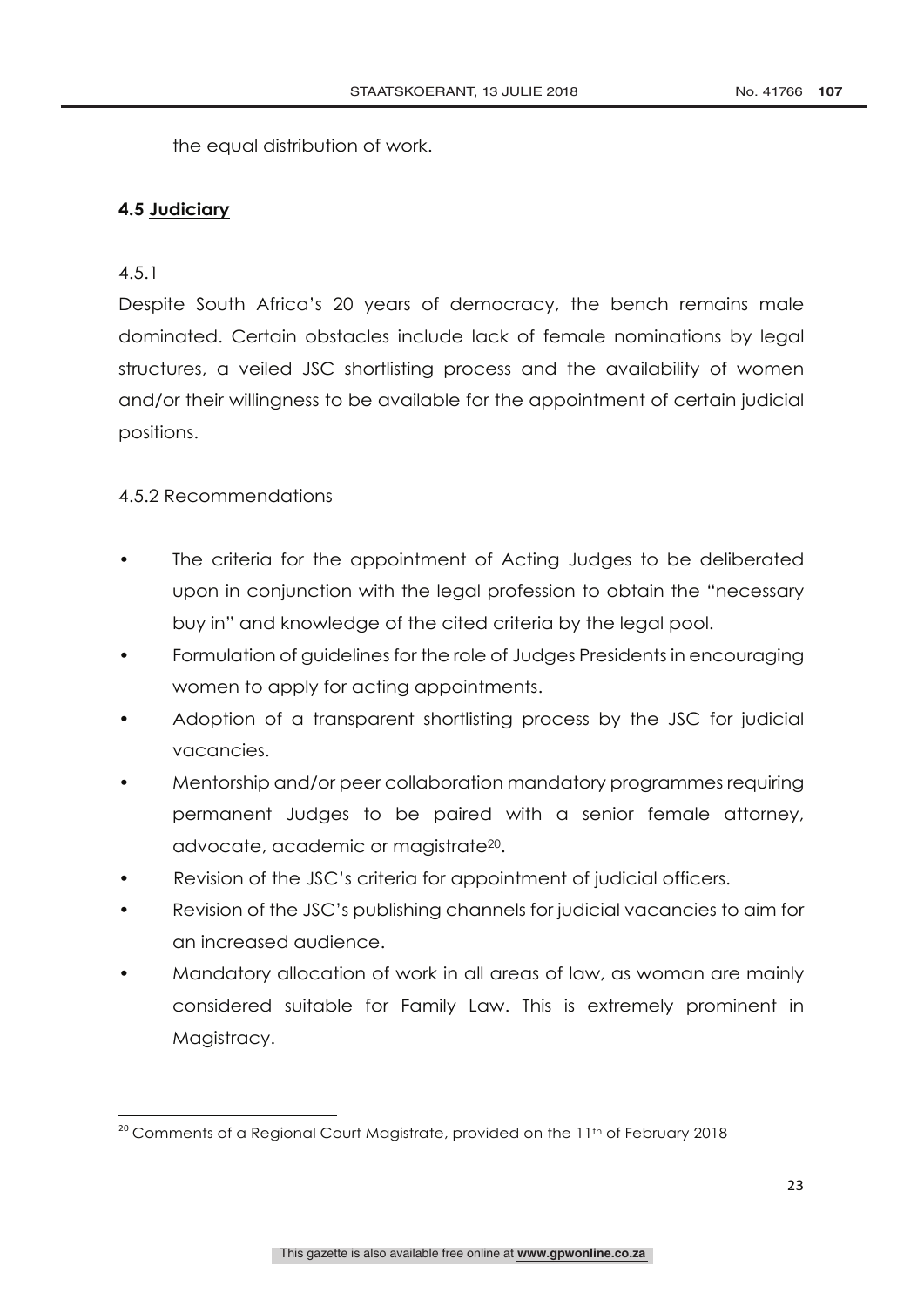#### **4.6 Lack of financial resources in support of further training of women21**

#### 4.6.1

Despite the challenges that women practitioners are facing as identified above, there are no focused plans or strategies to assist women to overcome these challenges.22 Capacitating women in terms of the necessary financial resources to ply their chosen profession and upskilling them through training is a challenge. Whatever activities exists within the profession to upskill and resource female practitioners are conducted on an ad hoc basis. 23

Lack of access to opportunities to get judicial skills training. SAJEI, which is the recognized body for imparting the training for judicial skills training only offers training to judicial officers already employed, and for those in private practice, it is only on recommendation of the relevant JP, that a legal practitioner can access the Judicial skills training offered by SAJEI.24 This obviously limits the access to judicial skills training for many women legal practitioners. Professional Organisations such as LEAD and NADEL are trying to close this gap, but only a limited number of practitioners can get training in judicial skills, and there is no definite policy of giving preference to women legal practitioners for intake in the training.25

The private sector and the bodies such as the BLA, NADEL and the South African Women Lawyers' Association have a crucial role to play in enhancing efforts made by the DOJ. The challenges faced by women in the legal profession demand close collaboration between the two sectors for all to fulfil their mandates. 26

<u> Andrew Maria (1989)</u>

<sup>21</sup> Op. cit, Comments of the LSSA.

<sup>22</sup> Ibid,

<sup>23</sup> Ibid,

<sup>24</sup> Ibid,

 $25$  Ibid,

<sup>26</sup> Comments of the Department of Justice and Constitutional Development, provided 23 April 2018, page 6.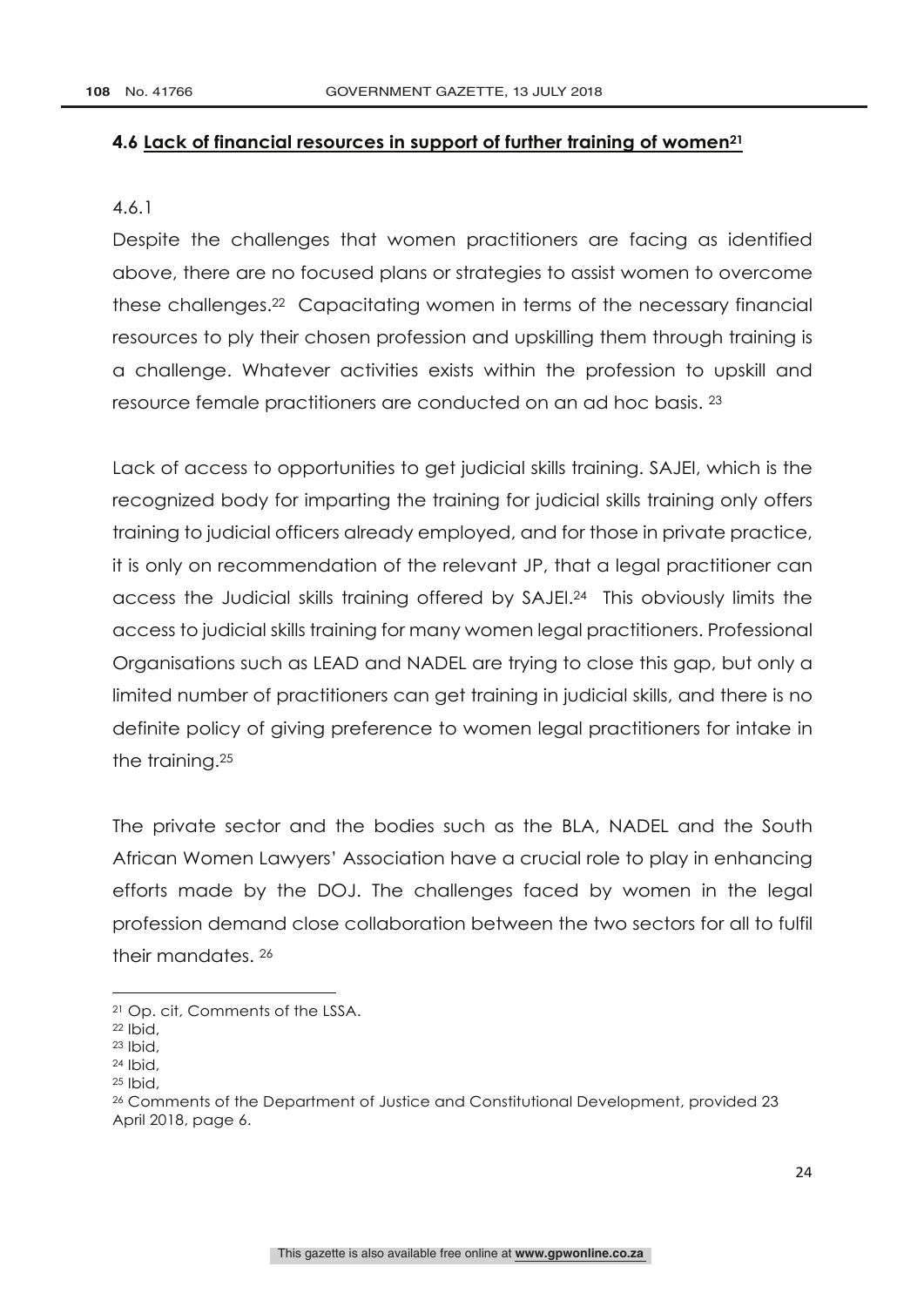#### 4.6.2 Recommendations

- Formulation of a policy to give preference to women practitioner on the enrolment of Judicial Skills Training, to also empower women in the private practice.
- Remodelling of the upskill, capacitating and training resources policy/programs to empower female practitioners on permanent basis as opposed to ad hoc programs.

# **4.7 Failing to consider women in academia or private sector in judicial appointments**

## 4.7.1

There has been a singular lack of recruiting from academia. Given the widespread and systemic barriers faced by women within all aspects of the legal profession. Clearly, that the traditional way of recruiting judges from the Bar will not achieve the kind of goals of equitable representation that we might want to see. Over the past decades, both race and gender representation on the bench have been enhanced in many ways, including broadening the pool of judicial candidates to the attorneys' profession, and, to a lesser extent, to the magistracy and academia; providing education and training for aspirant and new judges; extending acting opportunities to potential candidates, and applying section 174(2) to the selection process. All these initiatives should continue.

In the 1990s, several women academics made it onto the Bench and served with great distinction. These include Justices Mokgoro and O'Regan in the Constitutional Court and Judges Van Heerden and Lewis (who were promoted from the High Court to the SCA). In 2018, there is a significant pool of potential women judges in academia, in private and public law that can greatly help